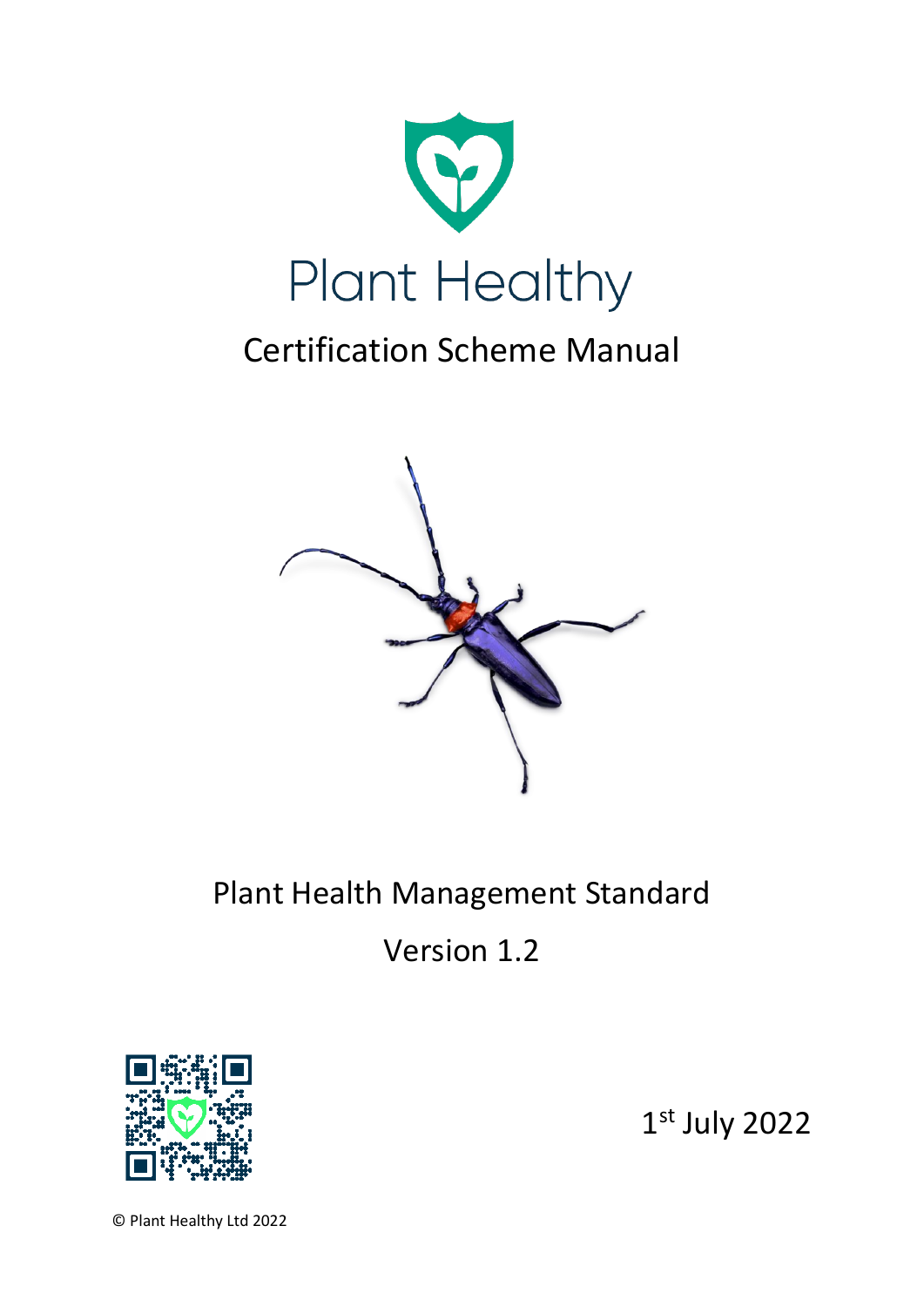

Dear valued Members and Applicants,

Thank you for your commitment to improving plant biosecurity and for growing our community of Plant Healthy certified businesses and organisations.

By adhering to the Plant Health Management Standard and becoming certified, you are effectively part of a sector-wide Environmental and Social Governance system, with the specific aim of helping protect the health of our cultivated and native flora. By enacting rigorous plant biosecurity precautions, you will be helping safeguard the horticultural trade and the range of ecosystem services provided from plants growing in our inner cities to the wider countryside.

The threat from plant pests and diseases is increasing. So too is our knowledge, however it is clear that we still have much to learn. The requirements in this Standard were originally developed by an array of plant health and biosecurity specialists, representing government agencies, trade and environmental NGOs. The Standard has recently undergone a review by our Technical Advisory Group to incorporate feedback from our valued Certification Bodies, auditors and members.

Refinements have been made to several requirements. Of note are the improvements to the now named Site and Operations Pest Risk Analysis (SOPRA), the waste management and sterilisation requirements. These updates have been informed by evidence gathering exercises funded by Defra, Scotland's Plant Health Centre, Plant Health Alliance Steering Group subscriptions and fees from our certified members. Changes have also been made to requirements in section one to ensure that key regulatory measures are updated and met effectively.

A commitment to continual improvement is a central tenet of the Plant Health Management Standard. This must be a shared commitment from all involved in the Standard and the Scheme's development, the Certification Bodies and Assessors, through to our certified members.

I feel it is worth emphasising that the Plant Health Management Standard is publicly available, reflecting that this is a community owned Standard. The Scheme is Governed by the Plant Health Alliance Steering Group and administered by the not-for-profit Plant Healthy Limited company. We have applied for charitable status as our primary object is safeguarding the range of public goods that plants and trees provide.

The ultimate aim is for the Standard to be adopted by all stakeholders in the supply chain, from initial places of production, where plants are propagated and grown, to professionals that sell, handle and manage plants at the other end of the supply chain. This coverage is essential if we want to minimise the risk of plant pests being introduced and spread by professional plantspeople.

I thank you for your proactive and responsible approach to plant biosecurity. It is by working together across sectors and organisational types that we can help ensure our cherished plant-life thrives.

Yours faithfully,

Sir Nicholas Bacon

**Chair, Plant Health Alliance Steering Group and Governing Body of the Plant Healthy Certification Scheme**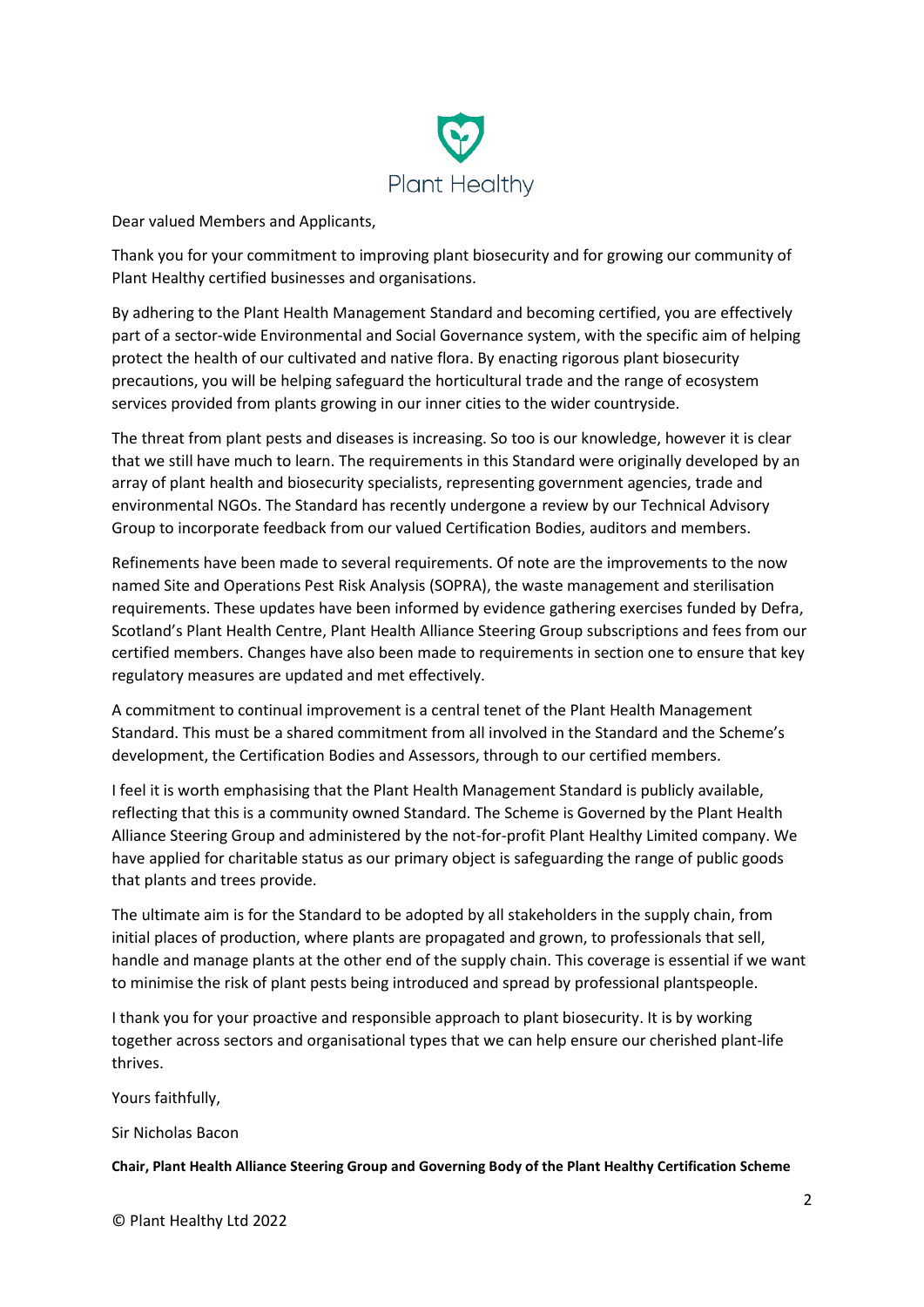# Contents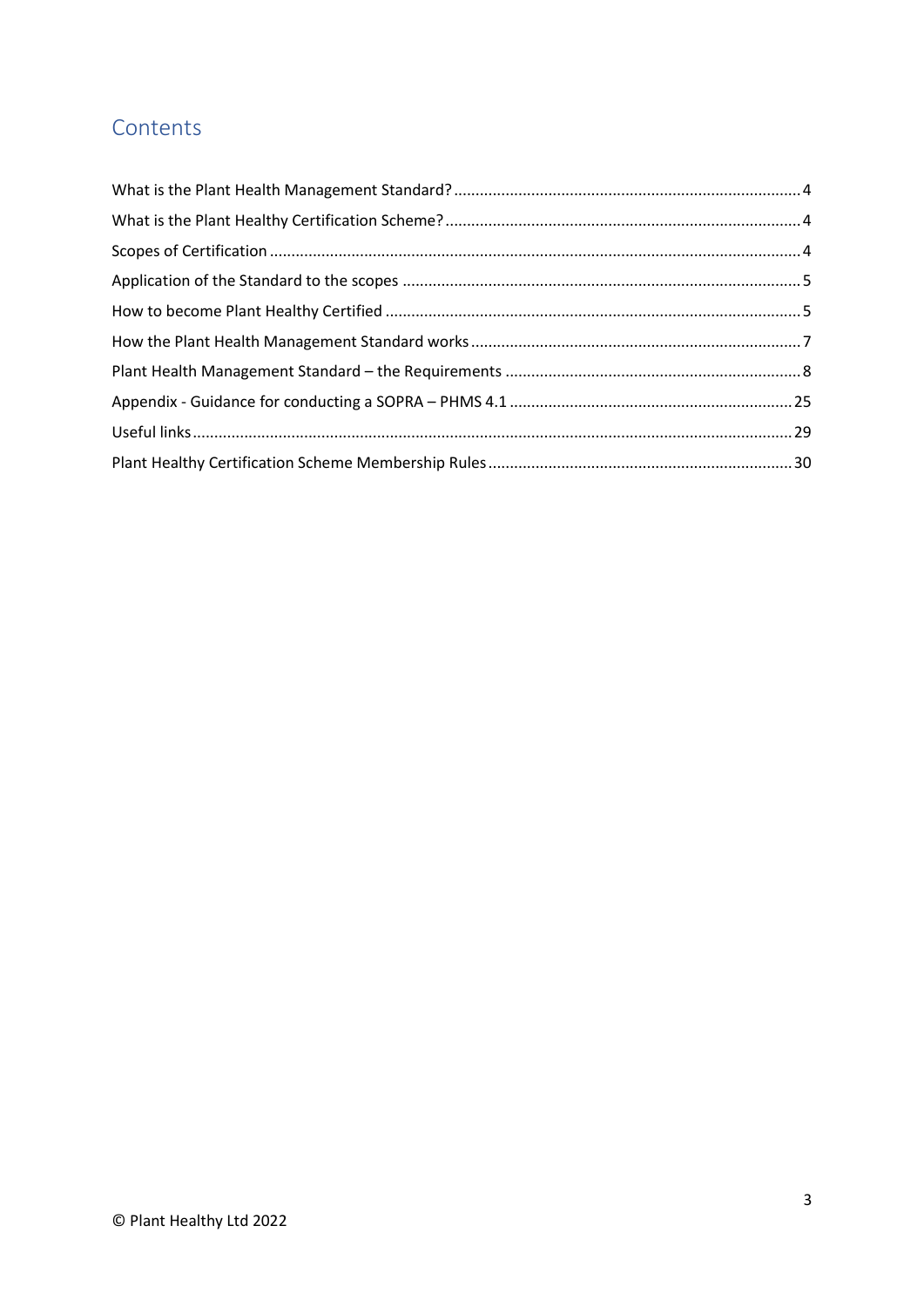# <span id="page-3-0"></span>What is the Plant Health Management Standard?

The Plant Health Management Standard has been developed by industry and government with input from third sector organisations. The Standard was developed in response to an increasing awareness that the movement and management of live plant material can spread new and potentially ecologically damaging plant pests.

The Standard sets out key requirements for plant health and biosecurity management and is relevant to a range of horticultural businesses and organisations that make up the live plant supply chain.

#### **Figure 1: Generalised elements of the supply chain**



**Plant supply chain – production and trade activities covered by this standard**

# <span id="page-3-1"></span>What is the Plant Healthy Certification Scheme?

The Plant Healthy Certification Scheme enables businesses and organisations to be independently audited as a means of formally demonstrating that they comply with the Plant Health Management Standard.

The ultimate aim is for the Scheme to be adopted across the ornamental and amenity horticulture supply chain to make it easy to identify businesses and organisations that handle plant material in a manner that promotes plant health and biosecurity.

# <span id="page-3-2"></span>Scopes of Certification

The scheme is open to:

- Plant Nurseries
- Garden Centres
- Retailers of plants for planting
- Landscapers
- Arborists
- Gardens (Public and Private)

This Standard and its requirements were developed for UK businesses and organisations but also can relate to international markets. Therefore, this standard has the potential to be used internationally, subject to adherence with the statutory requirements for each country.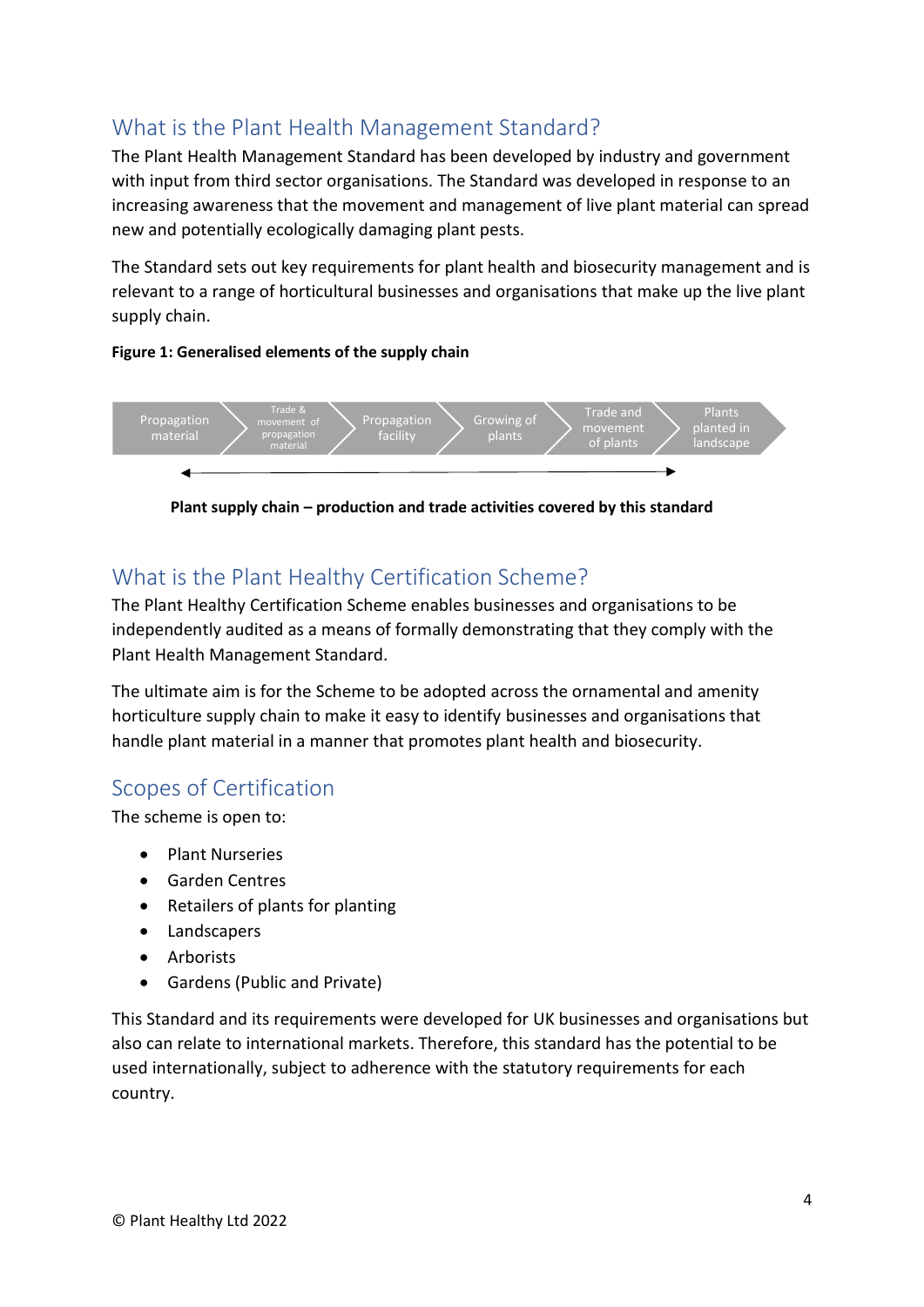# <span id="page-4-0"></span>Application of the Standard to the scopes

Each of the scopes will have unique aspects to their sites and operations. However, the unifying factor is that they are all stakeholders in the live plant supply chain, where live plants are grown, handled and managed.

Some requirements of the Standard may not apply to some sites and operations, and if this is considered to be the case then these specific requirements will not need to be assessed. Or some requirements may not require as much analysis as the other scopes. This can be the case within the same scope, for example the Site and Operations Pest Risk Analysis for a specialist nursery that grows and sells a few plant species will be shorter than a generalist nursery that grows and sells many different plant species.

For this reason, the Standard has been designed to be applied in a proportionate manner. This will enable the type, complexity and size of site and associated operations, to be considered as part of the assessment process.

# <span id="page-4-1"></span>How to become Plant Healthy Certified

### 1. Application

Choose from the two independent Certification Bodies below to audit and certify your business or organisation against the Plant Health Management Standard. They will send you an application pack asking for you provide details of the business or organisation that you represent. The Certification Body will then provide you with a quote based on the information in your application. Your initial audit will take place within 60 days of your application being accepted.



Grown in Britain are a not-for-profit independent Certification Body that run a number of assurance schemes to improve the stewardship, health and resilience of trees and woodlands in the UK. They certify the whole supply chain from nurseries, to forests, through to timber processors.

They currently provide Plant Healthy auditing services for nurseries, garden centres, landscapers and public gardens.

**Contact Grown in Britain: growninbritain.org/plant-healthy/ Tel. 07584169094**



NSF is a not-for-profit, non-governmental public health and safety organisation that are trusted by thousands of organisations worldwide. They have been helping businesses in the agriculture, food processing, equipment, restaurant, and retail industries to navigate the food safety and regulatory environment for over 75 years.

NSF are the sole Certification Body for the Ornamental Horticulture Assurance Scheme (OHAS), auditing and certifying to the OHAS Grower Standard

**Contact NSF at: agriculture@nsf.org with the subject line 'Plant Healthy Application' or call the dedicated memberships team on 01993 885739 with any queries.**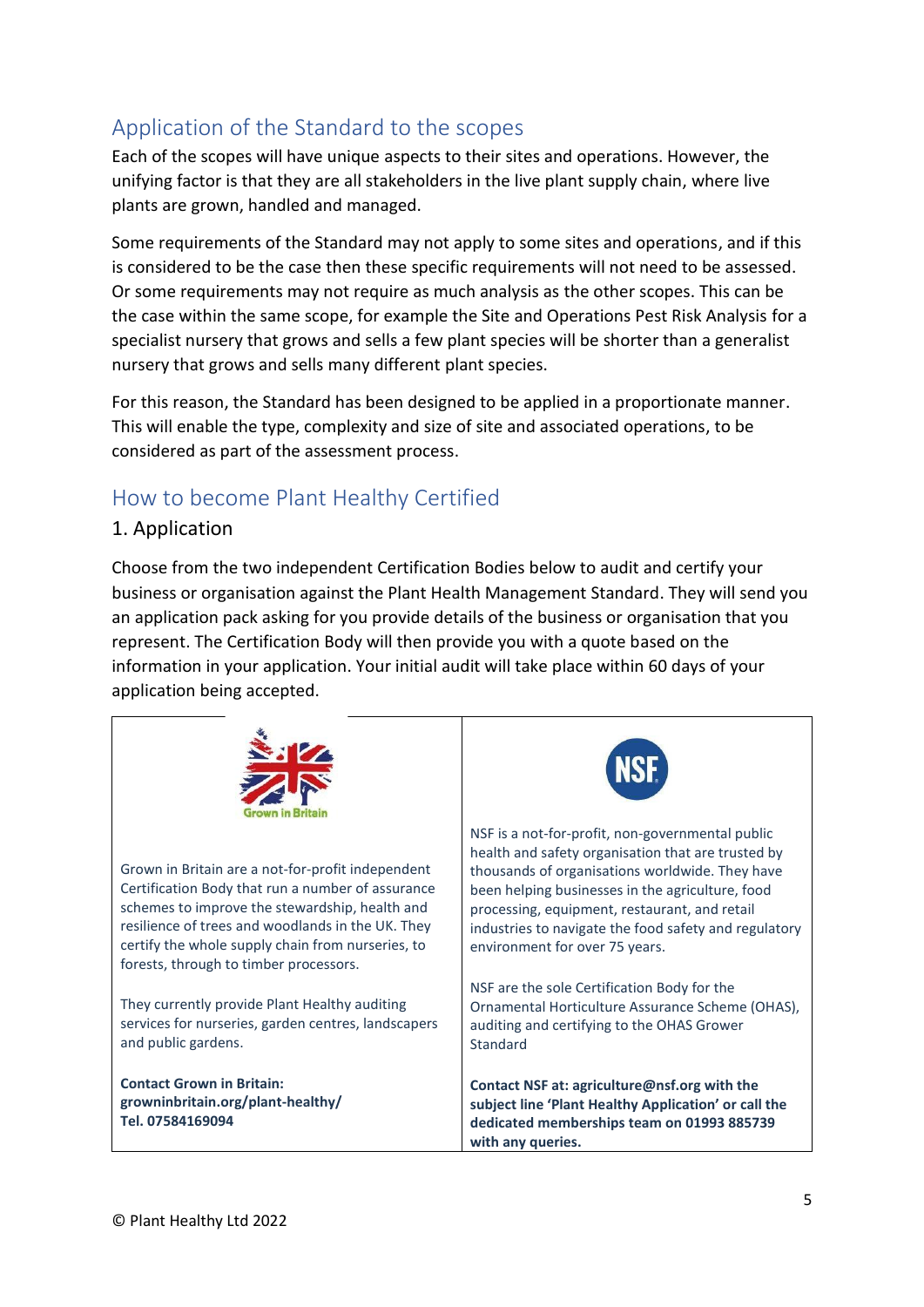## 2. Audit

An auditor from your chosen Certification Body will contact you to arrange an audit. They will need to walk around the site (or sites) with you and look at your paperwork to check that the site and related operations meets the requirements of the Plant Health Management Standard. They may also wish to speak to relevant personnel at the site to check their understanding of the PHMS requirements. Any areas which do not meet the requirements will be highlighted to you as 'non-conformances'. At the end of the audit the auditor will go through the non-conformance report with you and ask you to sign it to confirm you understand the non-conformances raised. Where non-conformances are raised at first audits, you will generally have 60 days to rectify them. The auditor cannot advise you on how best to rectify the non-conformances but guidance is contained within this Plant Healthy Certification Scheme Manual.

### 3. Non-conformances

If any non-conformances were raised, you will need to send evidence to your Certification Body to show that these have been addressed. This could be copies of paperwork or photos of physical aspects of the site(s). On occasion, the Certification Body may decide that a revisit of the site is required to ensure the requirements are being met and there will be an additional charge for this.

### 4. Certificate of Conformity

Once all non-conformances are addressed to the satisfaction of your Certification Body you will be sent a Certificate of Conformity, along with the Plant Healthy Certification Mark for you to use in accordance with the Rules at the back of this manual.

### 5. Renewal and recertification

You will be invited to renew your certification and membership every 12 months. This will require a new audit against the Plant Health Management Standard to ensure that the requirements continue to be met. Where non-conformances are raised at these audits, you will generally have 28 days to rectify them before your certificate is suspended. If the nonconformances raised are considered 'major' then the business' certificate will be suspended immediately until the non-conformance has been corrected. If your certificate is suspended, you have 60 days to provide corrective evidence to your Certification Body before the certificate is withdrawn.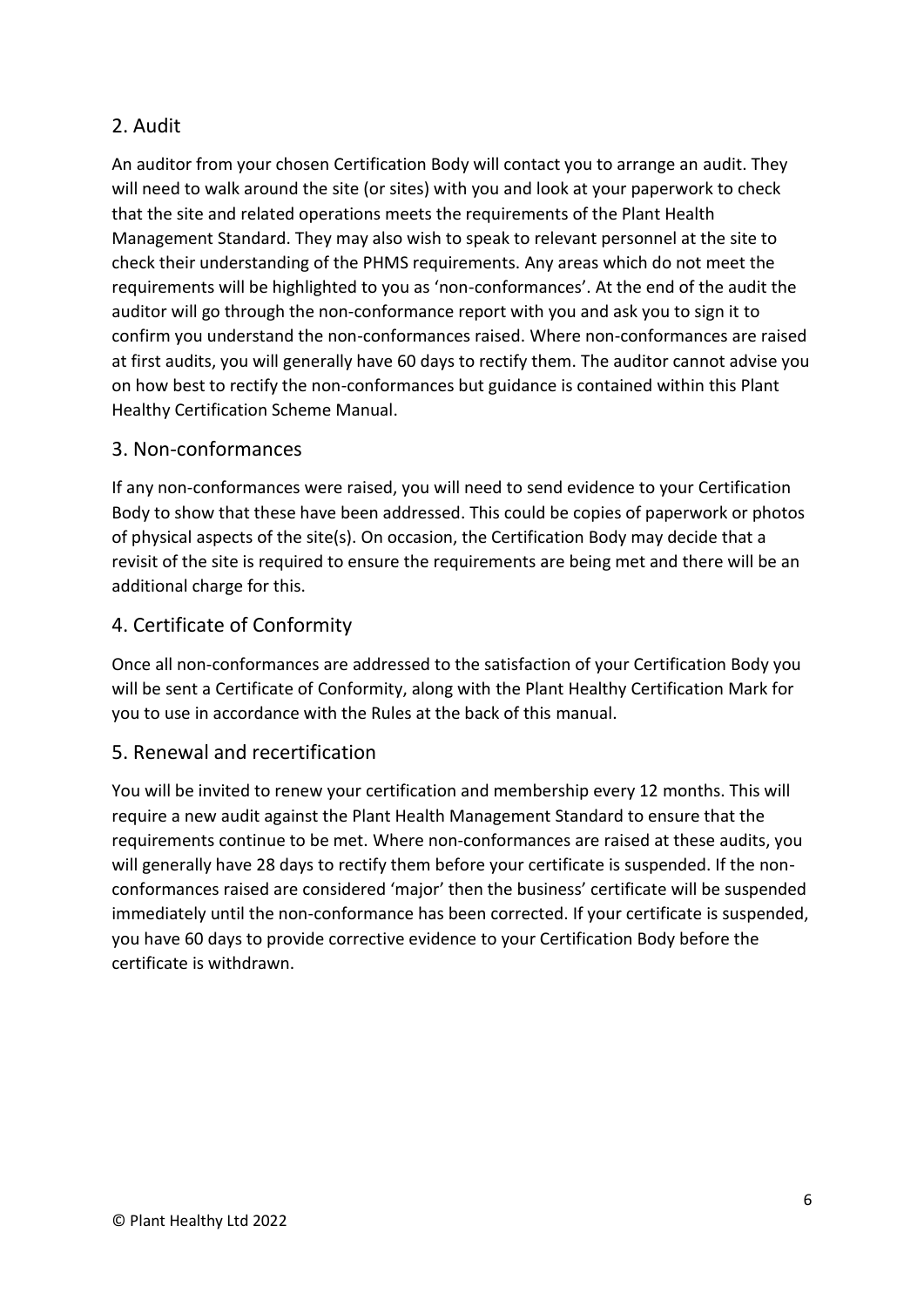# <span id="page-6-0"></span>How the Plant Health Management Standard works

The Standard is broken down into sections. At the top of each section you will find the 'purpose' of that section. The requirements are then detailed into two columns, followed by an outline on how the requirement will be assessed. You will find more guidance after some requirements regarding their specific purpose and where to find more help in meeting them.

Some requirements are outlined as 'Critical'. This means that a non-conformance can be raised as either 'major' or 'minor'. If a requirement is not marked as 'Critical' any nonconformance will be considered 'minor'. A non-conformance will be considered major against a critical requirement if no or little effort has been made to meet the requirement e.g. if there is no Site and Operations Pest Risk Analysis completed for the site. A minor nonconformance against the same requirement would be where efforts had been made to meet the requirement but there are still minor elements outstanding, e.g. key pest pathways are missing from the analysis.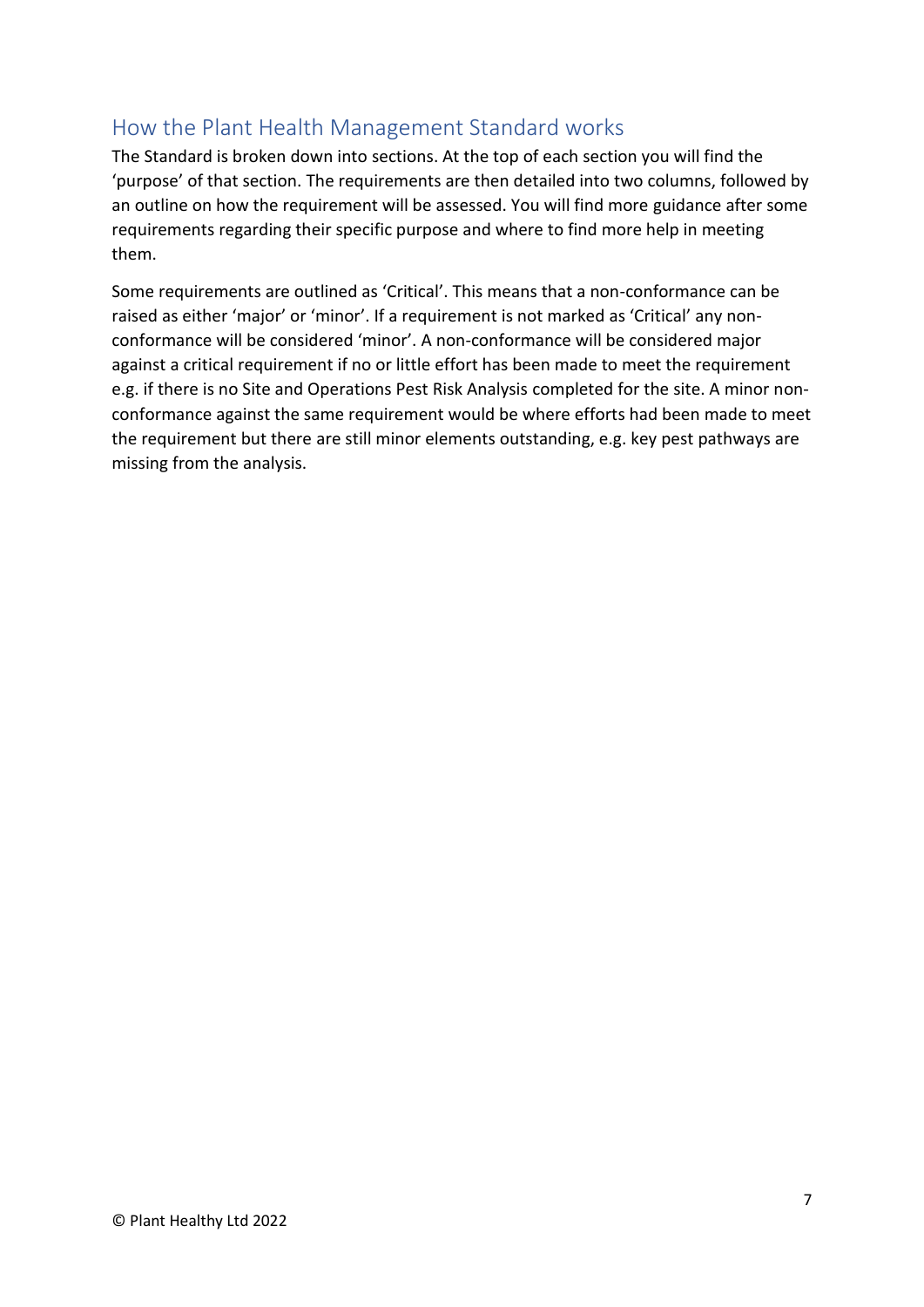# <span id="page-7-0"></span>Plant Health Management Standard – the Requirements

*Note: In the following requirements and guidance and in line with the International Plant Protection Convention's (IPPC) definitions, the term pest includes pathogens (i.e. plant diseases) and the term infest includes infect.*

### **1. Regulatory Requirements**

|                                                                                                          | <b>REQUIREMENTS</b>                                                                                                                                                                                                                                                                                                                                                                                                                                                      | <b>HOW THIS IS ASSESSED</b>                               |  |  |  |
|----------------------------------------------------------------------------------------------------------|--------------------------------------------------------------------------------------------------------------------------------------------------------------------------------------------------------------------------------------------------------------------------------------------------------------------------------------------------------------------------------------------------------------------------------------------------------------------------|-----------------------------------------------------------|--|--|--|
| PURPOSE: To ensure the business/organisation complies with all relevant (or applicable) plant            |                                                                                                                                                                                                                                                                                                                                                                                                                                                                          |                                                           |  |  |  |
| health regulations                                                                                       |                                                                                                                                                                                                                                                                                                                                                                                                                                                                          |                                                           |  |  |  |
| 1.1 Plant Passports<br>Plant Passport legislative<br>requirements must be<br>followed<br><b>CRITICAL</b> | <b>GB Plant Passports are</b><br>$\bullet$<br>required when plant<br>material is traded between<br><b>GB</b> businesses<br><b>GB Plant Passports are</b><br>٠<br>required when plant<br>material is sold via<br>distance contract to final<br>users<br>Plant Passports are<br>٠<br>required when receiving<br>traded plant material from<br>Northern Ireland<br>EU Plant Passports are<br>٠<br>required when plant<br>material is traded between<br>businesses in the EU | Plant Passports kept for<br>$\blacksquare$<br>three years |  |  |  |
| <b>GUIDANCE</b>                                                                                          |                                                                                                                                                                                                                                                                                                                                                                                                                                                                          |                                                           |  |  |  |
|                                                                                                          | Factsheet: The post-transition period and plant passports - UK Plant Health Information Portal                                                                                                                                                                                                                                                                                                                                                                           |                                                           |  |  |  |
| (defra.gov.uk)                                                                                           |                                                                                                                                                                                                                                                                                                                                                                                                                                                                          |                                                           |  |  |  |

<https://planthealthportal.defra.gov.uk/plant-passports/>

| <b>1.2 Phytosanitary Certificates</b><br>Legislation with respect to<br><b>Phytosanitary Certificates</b><br>must be followed<br><b>CRITICAL</b> | $\bullet$ | Phytosanitary certificates<br>are required if plant<br>material is imported from<br>or exported to third<br>countries | ٠<br>kept for three years | <b>Phytosanitary Certificates</b> |
|--------------------------------------------------------------------------------------------------------------------------------------------------|-----------|-----------------------------------------------------------------------------------------------------------------------|---------------------------|-----------------------------------|
|                                                                                                                                                  |           | Phytosanitary certificates<br>are required when sending<br>traded plant material to<br>Northern Ireland from GB       |                           |                                   |
| <b>GUIDANCE</b>                                                                                                                                  |           |                                                                                                                       |                           |                                   |

For the purposes of UK businesses, EU member states are considered third countries

<https://www.gov.uk/guidance/apply-for-plant-export-certificates-and-inspections>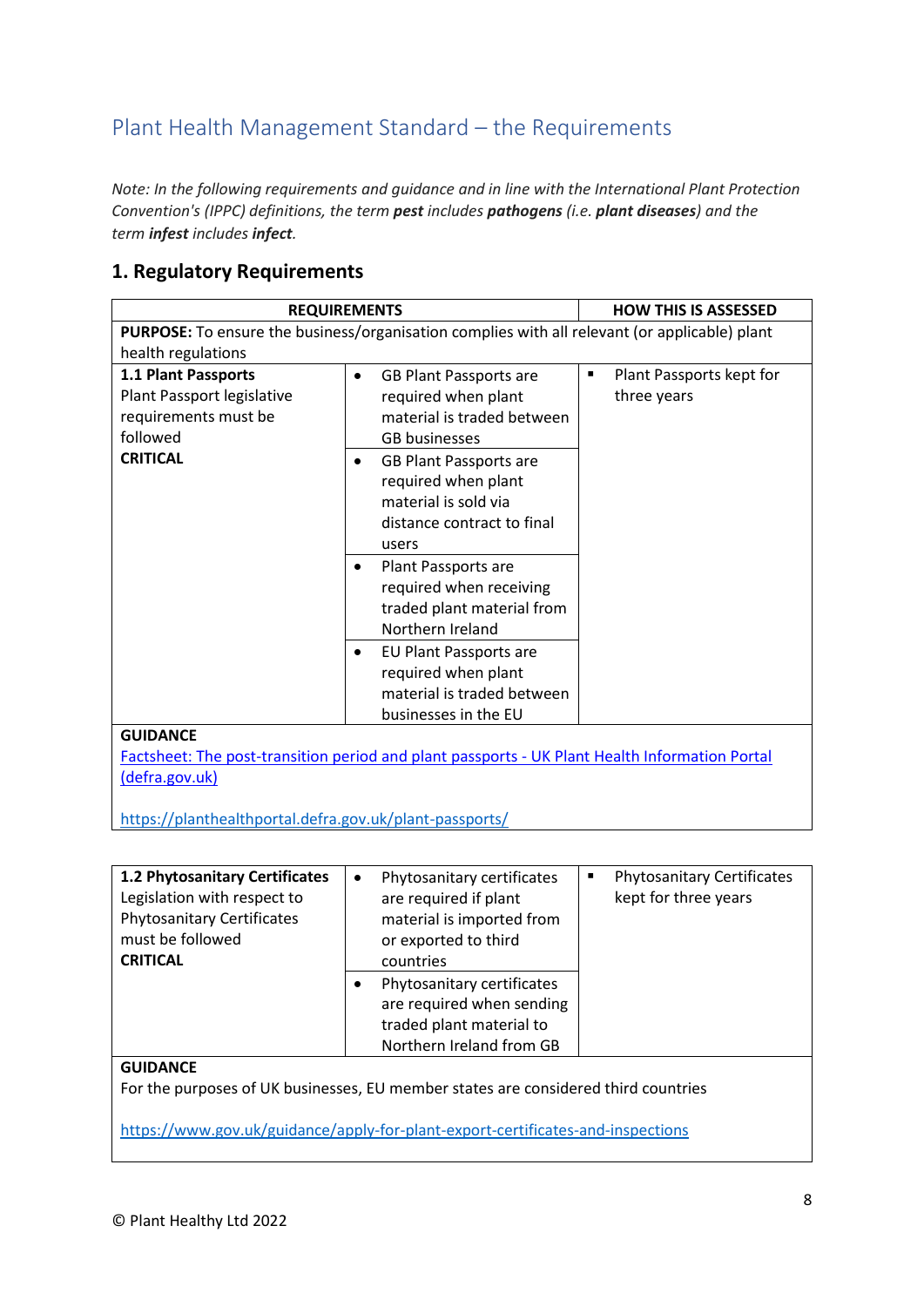| 1.3 Forest Reproductive<br><b>Material (FRM)</b><br>FRM legislation must be<br>complied with for the<br>marketing of seed and planting<br>material for forestry purposes<br><b>CRITICAL</b> | ٠<br>$\bullet$<br>$\bullet$ | Supplier is registered with<br>the Forestry Commission<br>Master certificates are<br>available for all FRM<br>collections<br>Suppliers' documentation<br>accompanies all material<br>marketed for forestry<br>purposes | ٠<br>٠<br>٠<br>٠ | Inclusion on the online<br>supplier list (FRM Supplier<br>Search (arcgis.com))<br>Master certificates<br>Suppliers' documentation<br><b>OECD</b> certificates |
|---------------------------------------------------------------------------------------------------------------------------------------------------------------------------------------------|-----------------------------|------------------------------------------------------------------------------------------------------------------------------------------------------------------------------------------------------------------------|------------------|---------------------------------------------------------------------------------------------------------------------------------------------------------------|
|                                                                                                                                                                                             | $\bullet$                   | OECD certificates are<br>required if plant material<br>is imported from or<br>exported to OECD<br>countries                                                                                                            |                  |                                                                                                                                                               |

The Forest Reproductive Material (Great Britain) Regulations 2002 apply in Great Britain. Outside of GB, where similar legislation or regulation exists this should be followed.

For the species covered by FRM legislation, the rules relating to OECD Forest Seed and Plant Scheme are complied with for the marketing of seed and planting material for forestry purposes.

| <b>1.4 Notifiable Pest</b><br><b>Interceptions or Outbreaks</b>                                                             | ٠       | The procedure includes (as<br>a minimum)                                                                                                                                | ٠ | Notifiable Pest<br><b>Interceptions or Outbreaks</b><br>Procedure |
|-----------------------------------------------------------------------------------------------------------------------------|---------|-------------------------------------------------------------------------------------------------------------------------------------------------------------------------|---|-------------------------------------------------------------------|
| There must be a procedure in<br>place to identify and manage<br>any suspected notifiable pest<br>interceptions or outbreaks | $\circ$ | Informing the relevant<br>authority immediately if a<br>notifiable pest is<br>suspected                                                                                 |   |                                                                   |
| <b>CRITICAL</b>                                                                                                             | $\circ$ | Isolating and containing<br>the affected plants                                                                                                                         |   |                                                                   |
|                                                                                                                             | $\circ$ | Clearly marking the<br>affected product to ensure<br>that it is not inadvertently<br>moved or sold                                                                      |   |                                                                   |
|                                                                                                                             | $\circ$ | Acting on the instructions<br>of the relevant authority;<br>no treatment or disposal<br>actions to take place<br>without the authorisation<br>of the relevant authority |   |                                                                   |
| <b>GUIDANCE</b>                                                                                                             |         |                                                                                                                                                                         |   |                                                                   |

#### **GUIDANCE**

Contact the appropriate authority in your region as determined by the National Plant Protection Organisation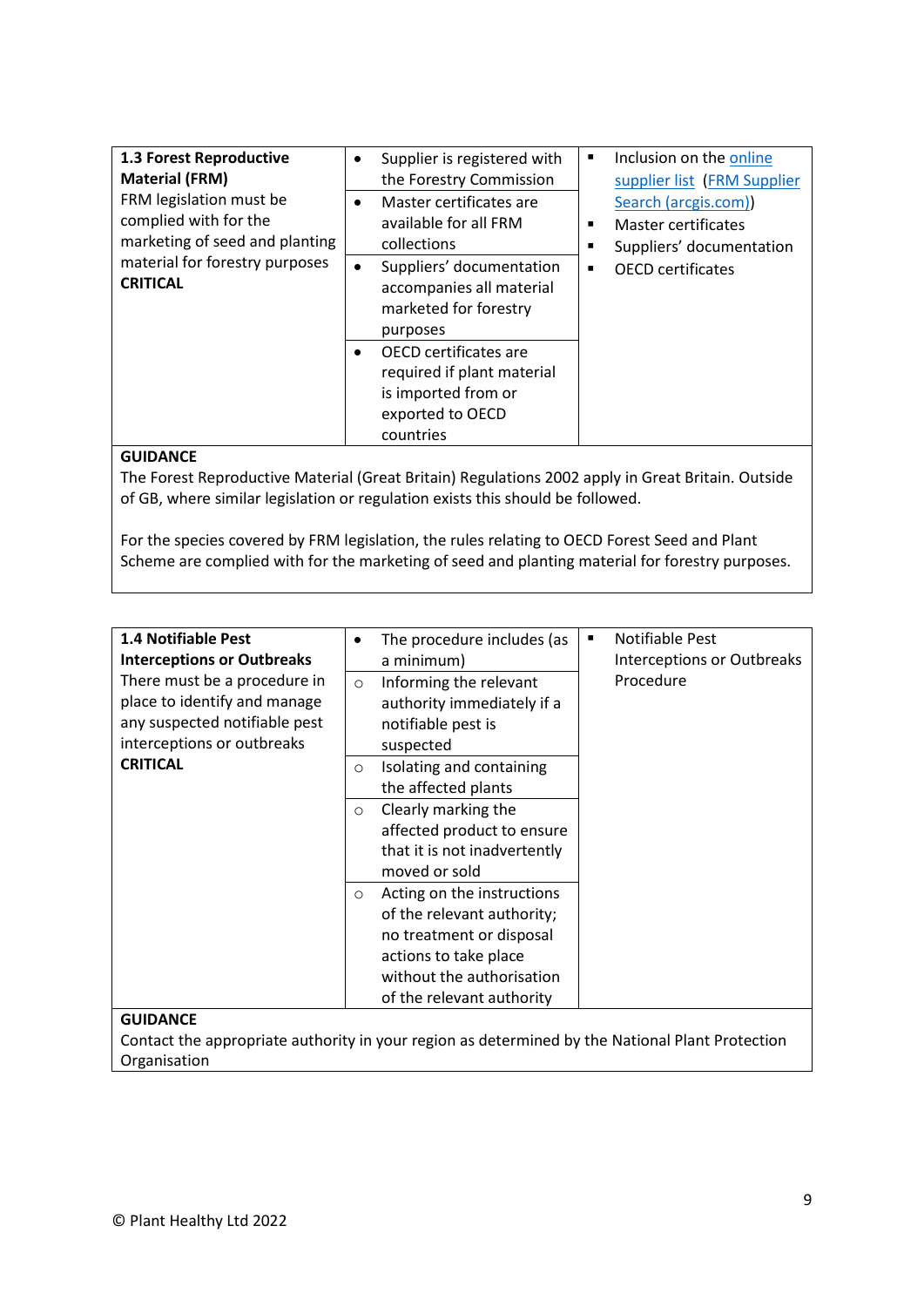| 1.5 Other Statutory<br><b>Requirements</b><br>All Statutory Plant Health<br>Notices and Special Conditions<br>must be complied with<br><b>CRITICAL</b> | $\bullet$ | When importing trees and<br>plants from third<br>countries, The Plant Health<br>(Phytosanitary Conditions)<br>(Amendment) (EU Exit)<br>Regulations 2020 are<br>reviewed to assess if<br>special conditions are<br>required to be met | ٠ | Evidence that imported<br>plant material has been<br>assessed against Schedule<br>7 of The Plant Health<br>(Phytosanitary Conditions)<br>(Amendment) (EU Exit)<br>Regulations 2020 |
|--------------------------------------------------------------------------------------------------------------------------------------------------------|-----------|--------------------------------------------------------------------------------------------------------------------------------------------------------------------------------------------------------------------------------------|---|------------------------------------------------------------------------------------------------------------------------------------------------------------------------------------|
|                                                                                                                                                        | ٠         | All Statutory Plant Health<br>Notices are complied with                                                                                                                                                                              |   |                                                                                                                                                                                    |
| GUIDANCE                                                                                                                                               |           |                                                                                                                                                                                                                                      |   |                                                                                                                                                                                    |

<https://www.legislation.gov.uk/uksi/2020/1527/schedule/7/made>

| 1.6 - Wood Packaging                                                                             | ٠ | Pallets with plant material | ٠ | Evidence of imports  |  |
|--------------------------------------------------------------------------------------------------|---|-----------------------------|---|----------------------|--|
| <b>Material</b>                                                                                  |   | which is imported from or   |   | supplied with ISPM15 |  |
| The import or export any                                                                         |   | exported to third countries |   | pallets              |  |
| goods using WPM or supply of                                                                     |   | comply with ISPM15          | ٠ | Evidence of exports  |  |
| WPM to businesses must                                                                           | ٠ | Accompanying pallets        |   | supplied with ISPM15 |  |
| follow the rules to meet                                                                         |   | comply with ISPM15 when     |   | pallets              |  |
| <b>ISPM15</b> international                                                                      |   | sending traded plant        | п |                      |  |
| standards. This applies to the                                                                   |   | material to Northern        |   |                      |  |
| movement of WPM between                                                                          |   | Ireland from GB             |   |                      |  |
| Great Britain (GB) – England,                                                                    |   |                             |   |                      |  |
| Scotland and Wales - and                                                                         |   |                             |   |                      |  |
| other countries, including EU                                                                    |   |                             |   |                      |  |
| member states and                                                                                |   |                             |   |                      |  |
| Switzerland                                                                                      |   |                             |   |                      |  |
| <b>CRITICAL</b>                                                                                  |   |                             |   |                      |  |
| <b>GUIDANCE</b>                                                                                  |   |                             |   |                      |  |
| ISPM15 applies to imports into GB as to goods exported from GB. Ensure ISPM15 marking is         |   |                             |   |                      |  |
| present, clear and not damaged. If unsure, do not use the pallet or WPM for export, just use for |   |                             |   |                      |  |
| internal GB movement.                                                                            |   |                             |   |                      |  |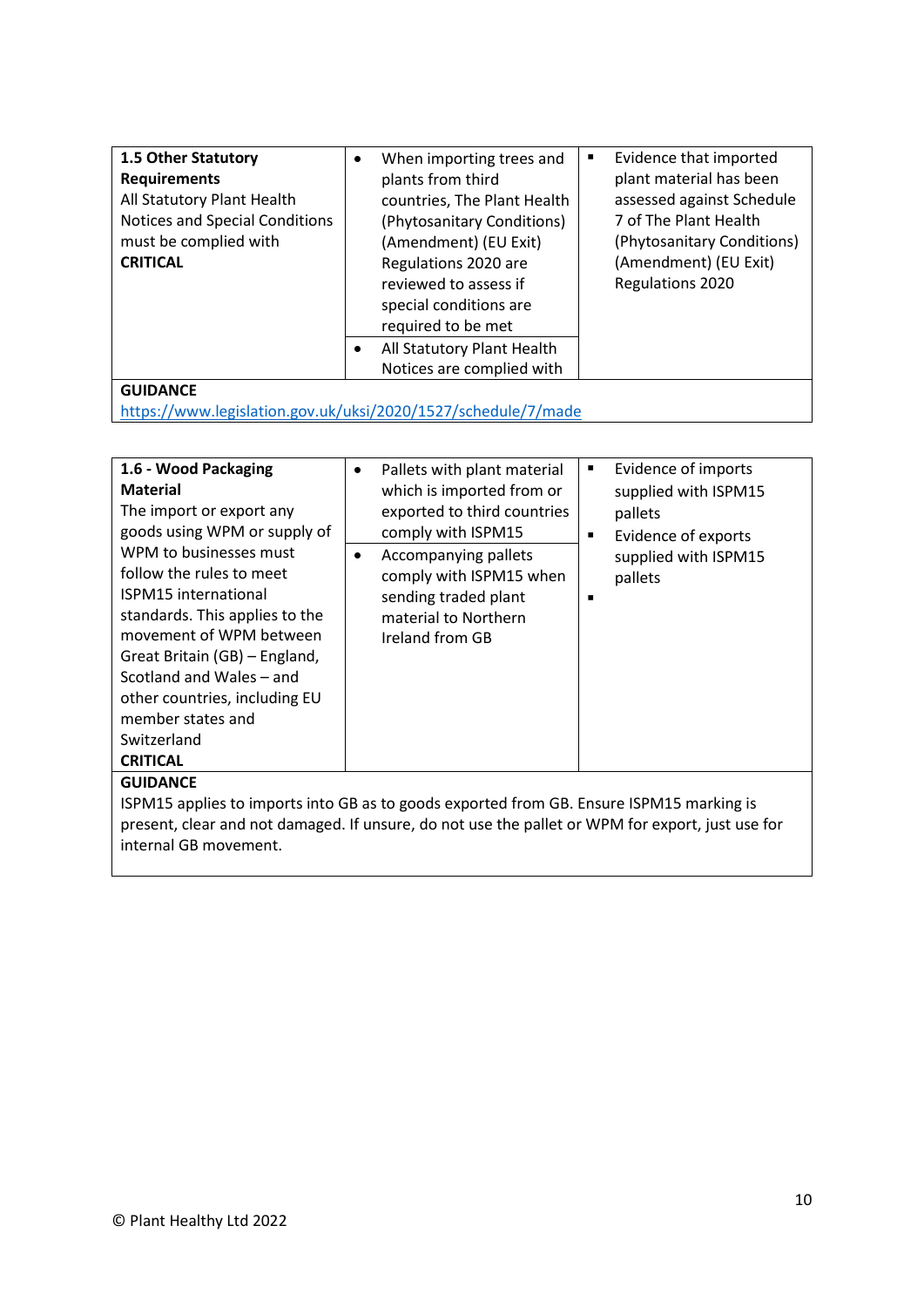# **2. Plant Biosecurity Policy**

| <b>REQUIREMENTS</b>                                        | <b>HOW THIS IS ASSESSED</b>                                                            |                                  |
|------------------------------------------------------------|----------------------------------------------------------------------------------------|----------------------------------|
|                                                            | PURPOSE: Demonstrating the business or organisation's awareness of the threat posed by |                                  |
| notifiable pests and their commitment to plant biosecurity |                                                                                        |                                  |
| 2.1 Plant Biosecurity Policy                               | The plant biosecurity<br>$\bullet$                                                     | Plant Biosecurity Policy in<br>Ξ |
| A plant biosecurity policy must                            | policy includes:                                                                       | place                            |
| be in place and communicated                               | a statement recognising<br>$\circ$                                                     | Personnel awareness of<br>٠      |
| to all relevant personnel                                  | the threat from notifiable                                                             | the rules and                    |
| <b>CRITICAL</b>                                            | pests to the                                                                           | implementation of the            |
|                                                            | business/organisation and                                                              | management processes             |
|                                                            | the wider environment                                                                  |                                  |
|                                                            | The<br>$\circ$                                                                         |                                  |
|                                                            | business/organisation's                                                                |                                  |
|                                                            | approach to plant health                                                               |                                  |
|                                                            | and biosecurity                                                                        |                                  |
|                                                            | a commitment to<br>$\circ$                                                             |                                  |
|                                                            | conducting and                                                                         |                                  |
|                                                            | maintaining an up-to-date                                                              |                                  |
|                                                            | Site and Operations Pest                                                               |                                  |
|                                                            | Risk Analysis to minimise                                                              |                                  |
|                                                            | the plant biosecurity risks                                                            |                                  |
|                                                            | to an appropriate level                                                                |                                  |
|                                                            | a commitment to keep up<br>$\circ$                                                     |                                  |
|                                                            | to date with plant health                                                              |                                  |
|                                                            | legislation and best                                                                   |                                  |
|                                                            | practice guidance                                                                      |                                  |
|                                                            | a commitment to training<br>$\circ$                                                    |                                  |
|                                                            | personnel in plant                                                                     |                                  |
|                                                            | biosecurity procedures                                                                 |                                  |
|                                                            | the designated person(s)<br>$\circ$                                                    |                                  |
|                                                            | for plant health and their                                                             |                                  |
|                                                            | responsibilities                                                                       |                                  |
|                                                            | The plant biosecurity<br>$\bullet$                                                     |                                  |
|                                                            | policy is communicated                                                                 |                                  |
|                                                            | internally to all relevant                                                             |                                  |
|                                                            | personnel                                                                              |                                  |
|                                                            | The plant biosecurity                                                                  |                                  |
|                                                            | policy and relevant                                                                    |                                  |
|                                                            | procedures are                                                                         |                                  |
|                                                            | communicated to all                                                                    |                                  |
|                                                            | relevant external parties                                                              |                                  |
|                                                            | The plant biosecurity<br>$\bullet$                                                     |                                  |
|                                                            | policy is signed and dated                                                             |                                  |
|                                                            | by a senior manager within                                                             |                                  |
|                                                            | the business                                                                           |                                  |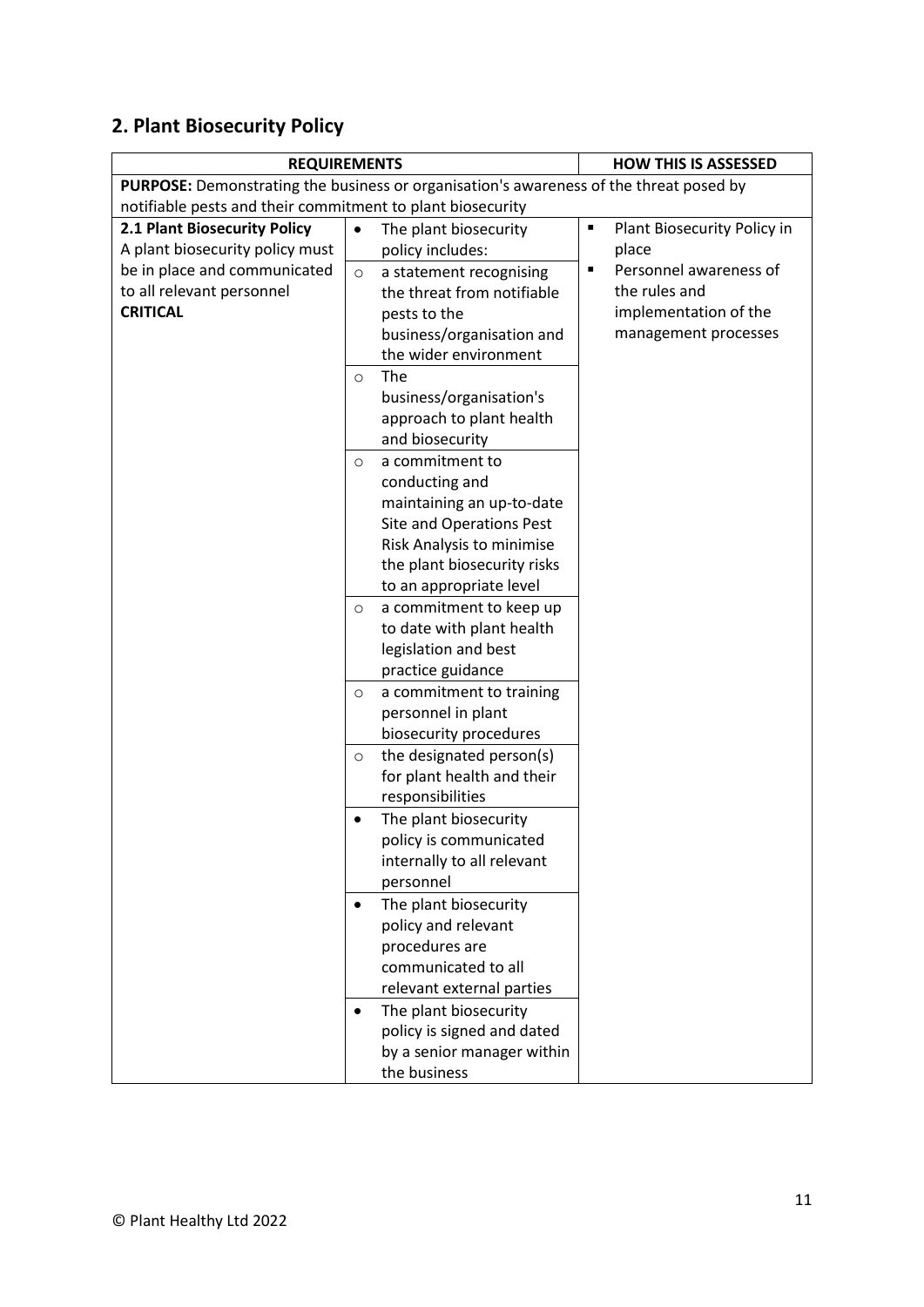|                              |                             | Evidence that the Plant<br>$\blacksquare$ |
|------------------------------|-----------------------------|-------------------------------------------|
| 2.2 Plant Biosecurity Policy | The review is signed and    |                                           |
| <b>Review</b>                | dated by a senior manager   | <b>Biosecurity Policy is</b>              |
| The Plant Biosecurity Policy | within the business as part | reviewed at least annually                |
| must be reviewed at least    | of the process of           |                                           |
| annually as part of a        | continuous improvement      |                                           |
| continuous improvement       |                             |                                           |
| process                      |                             |                                           |

'Relevant personnel' are, as a minimum, those people engaged with the growing, husbandry, treatment, packing and despatch of plants including administration of issuing and attaching plant passports. One way of demonstrating that relevant personnel are aware of the Plant Biosecurity Policy is for the Policy to be signed and dated e.g. as part of an induction process.

'Designated person(s)' are those who have specific responsibilities within the business/organisation for plant health and biosecurity (see Section 3).

One of the most common pathways for notifiable pests to be introduced into a new area is by the movement of live plant material. In recent years there have been numerous examples from around the world of exotic pests being introduced into new areas and causing considerable damage to industry, communities and the natural environment.

Most live plants are moved through supply chains which can include an array of businesses and organisations that grow, handle and / or manage live plant material. A policy statement is a document that enables a business or organisation to demonstrate that they are aware of the threats from notifiable pests and that they acknowledge their responsibility for the plants they source, grow, manage and supply.

The structure and content of the document will depend on the type of business/organisation, however the requirements above provide the key aspects that must be covered.

An example of other items that a Plant Biosecurity Policy could include can be found on page 44 of the [Arboricultural Association's Application of Biosecurity in Arboriculture.](https://www.trees.org.uk/Trees.org.uk/media/Trees-org.uk/Documents/eBooks/AA_GuidanceNote2_BiosecurityArboriculture-ebook.pdf) A few of the bullet points covered relate to arboriculture, however the majority are generic and can apply to any business or organisation within the supply chain.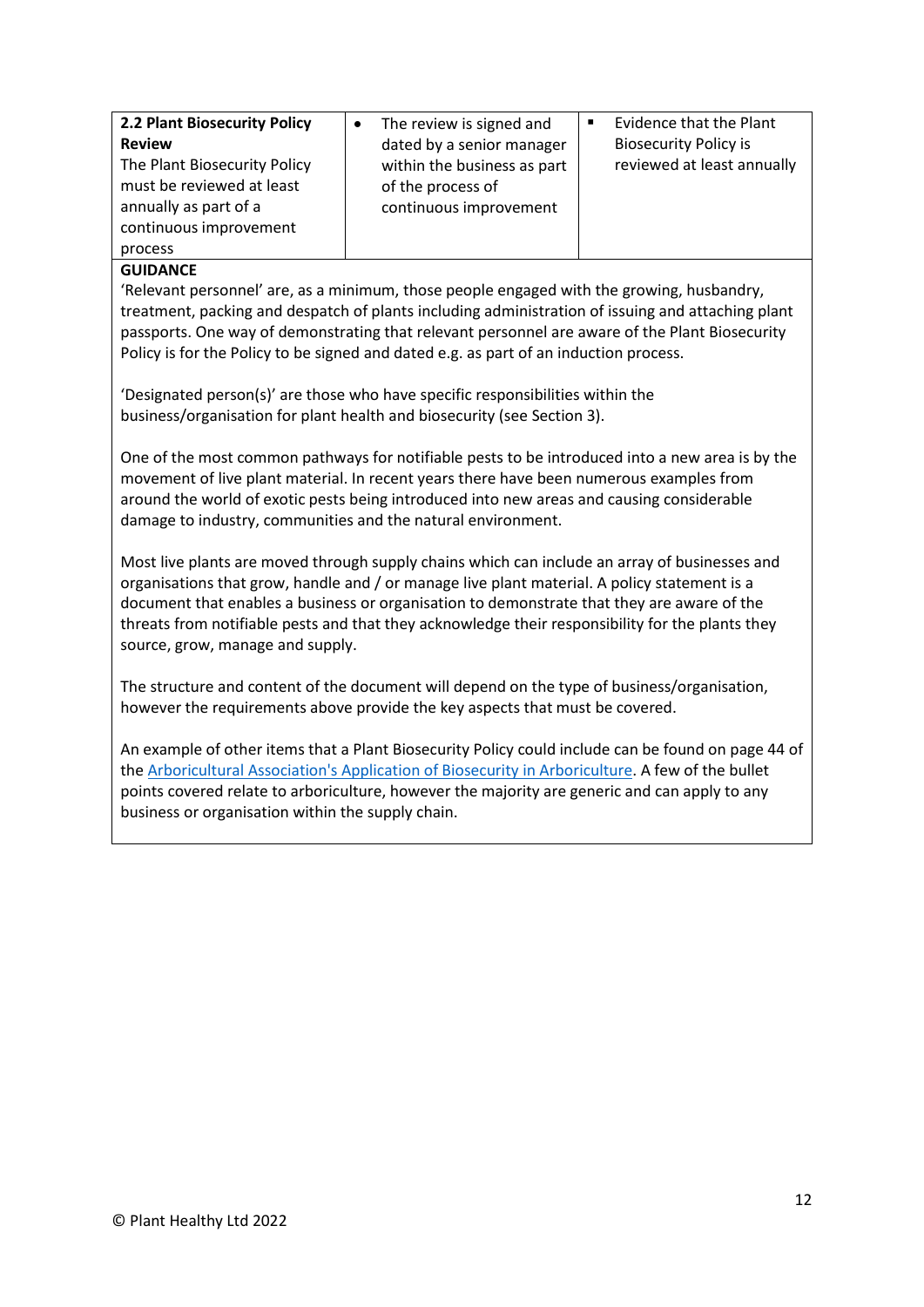### **3. Plant Health Responsibility**

| <b>REQUIREMENTS</b>                                                                            |  |                              |   | <b>HOW THIS IS ASSESSED</b>  |
|------------------------------------------------------------------------------------------------|--|------------------------------|---|------------------------------|
| PURPOSE: There is a clear understanding within the business/organisation of where plant health |  |                              |   |                              |
| responsibilities lie                                                                           |  |                              |   |                              |
| 3.1 Plant Health                                                                               |  | The roles of personnel       | ٠ | Evidence of plant health     |
| <b>Responsibility</b>                                                                          |  | with plant health            |   | management                   |
| Plant health responsibility                                                                    |  | management                   |   | responsibilities outlined in |
| within the                                                                                     |  | responsibilities are clearly |   | job                          |
| business/organisation must be                                                                  |  | defined, including           |   | descriptions/organisational  |
| clearly defined and designated                                                                 |  | delivering the               |   | structure charts/detailed    |
| to named personnel                                                                             |  | requirements of this         |   | responsibility in the plant  |
| <b>CRITICAL</b>                                                                                |  | Standard throughout the      |   | health policy                |
|                                                                                                |  | business/organisation        |   |                              |

#### **GUIDANCE**

The roles and responsibilities of any personnel designated with plant health management are clearly defined and include delivering the requirements of this standard throughout the business. This could be a single person, or more than one, designated with the responsibility to manage the plant biosecurity systems within the business or organisation.

In small businesses or organisations, the plant health manager duties can be an additional responsibility of existing personnel. A contractor/consultant may be used to assist/advise on keeping up to date with changes associated to plant health e.g., recent threats, treatments, etc.

In larger or group businesses or organisations, it may be appropriate to have a senior member of staff with overall responsibility, who may designate specific responsibilities to site managers and/or other personnel. In the event of personnel absence, there should be provision for a trained deputy to be in place to ensure all responsibilities are met.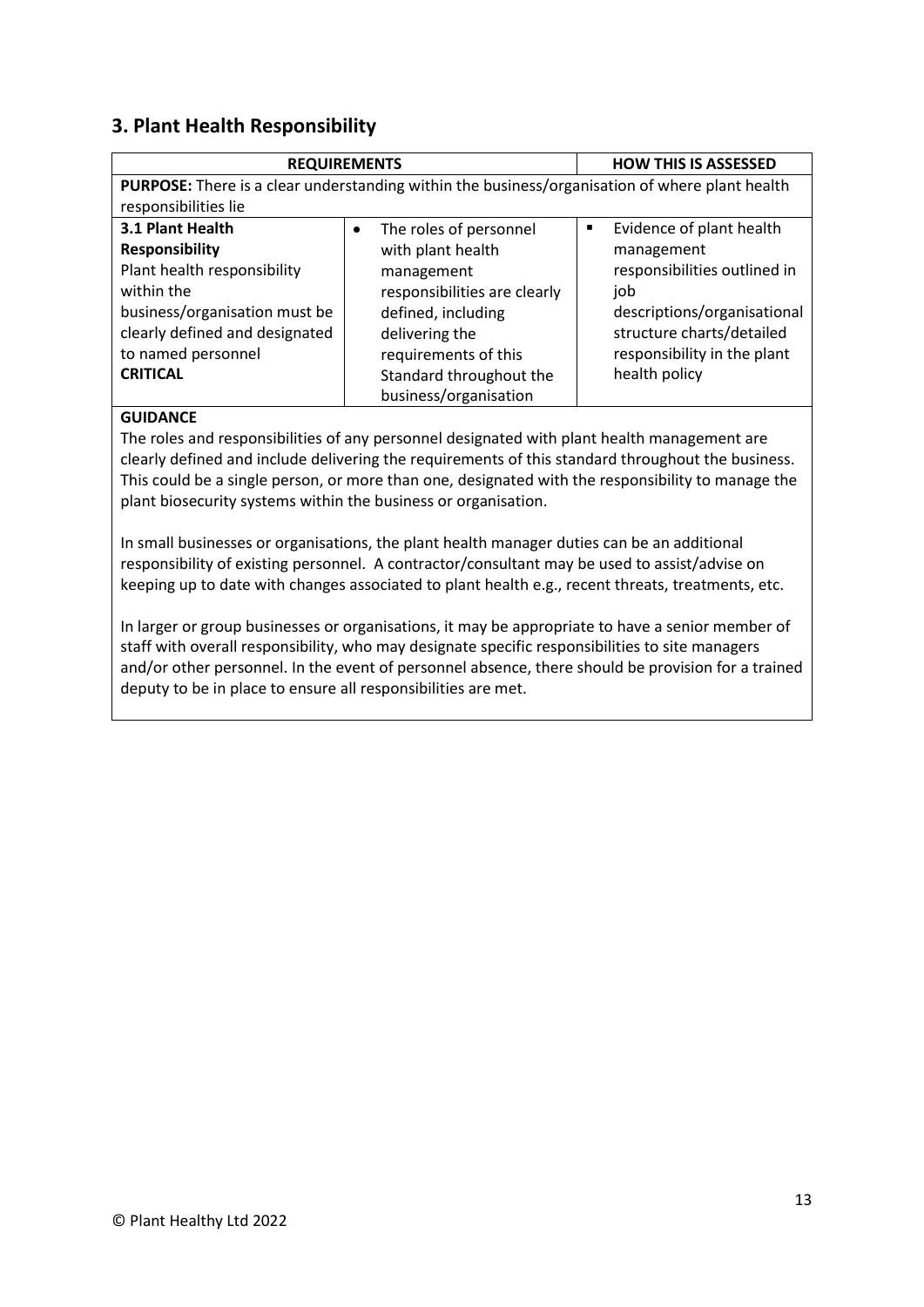# **4. Site and Operations Pest Risk Analysis (SOPRA)**

| <b>REQUIREMENTS</b>                                                                             |           |                                              | <b>HOW THIS IS ASSESSED</b>          |
|-------------------------------------------------------------------------------------------------|-----------|----------------------------------------------|--------------------------------------|
| PURPOSE: To ensure an Appropriate Level of Protection for a business/organisation's site(s) and |           |                                              |                                      |
| related operations is in place by analysing and identifying the relevant notifiable plant pest  |           |                                              |                                      |
| pathways and implementing control measures.                                                     |           |                                              |                                      |
| 4.1 Site and Operations Pest                                                                    | $\bullet$ | The plans shall detail:                      | $\blacksquare$<br>A current site and |
| <b>Risk Analysis</b>                                                                            | $\circ$   | Site and operations - the                    | operational pest risk                |
| Areas of plant health risk must                                                                 |           | site(s) boundaries and                       | analysis framework                   |
| be identified and assessed,                                                                     |           | relevant operations are                      | (spreadsheet or                      |
| and specific plans in place to                                                                  |           | defined                                      | document)                            |
| minimise these risks to an                                                                      | $\circ$   | Susceptible host plants - A                  |                                      |
| Appropriate Level of                                                                            |           | list of host plants that are                 |                                      |
| Protection (ALOP)                                                                               |           | grown or managed and                         |                                      |
| <b>CRITICAL</b>                                                                                 |           | susceptible materials                        |                                      |
|                                                                                                 | $\circ$   | Notifiable pests - A                         |                                      |
|                                                                                                 |           | framework that details the                   |                                      |
|                                                                                                 |           | relevant notifiable pests                    |                                      |
|                                                                                                 |           |                                              |                                      |
|                                                                                                 | $\circ$   | Pest Pathways - An<br>assessment of relevant |                                      |
|                                                                                                 |           |                                              |                                      |
|                                                                                                 |           | pathways for pests to                        |                                      |
|                                                                                                 |           | potentially arrive, move                     |                                      |
|                                                                                                 |           | around or leave the site(s)                  |                                      |
|                                                                                                 | $\circ$   | Establishment of risk levels                 |                                      |
|                                                                                                 |           | - A systematic risk                          |                                      |
|                                                                                                 |           | assessment method for                        |                                      |
|                                                                                                 |           | the plants and other                         |                                      |
|                                                                                                 |           | relevant materials handled                   |                                      |
|                                                                                                 |           | that commences with the                      |                                      |
|                                                                                                 |           | highest risk notifiable                      |                                      |
|                                                                                                 |           | pests                                        |                                      |
|                                                                                                 | $\circ$   | Controls - Measures are                      |                                      |
|                                                                                                 |           | implemented that aim to                      |                                      |
|                                                                                                 |           | mitigate the specific pest                   |                                      |
|                                                                                                 |           | risks identified                             |                                      |
|                                                                                                 | $\circ$   | Managed risk – How the                       |                                      |
|                                                                                                 |           | controls minimise the                        |                                      |
|                                                                                                 |           | levels of risk                               |                                      |
|                                                                                                 | $\circ$   | Appropriate Level of                         |                                      |
|                                                                                                 |           | Protection (ALOP) -                          |                                      |
|                                                                                                 |           | Justification of how ALOP                    |                                      |
|                                                                                                 |           | is comprehensively                           |                                      |
|                                                                                                 |           | achieved and maintained                      |                                      |
|                                                                                                 |           | for all aspects of the site(s)               |                                      |
|                                                                                                 |           | and operations                               |                                      |
|                                                                                                 | $\circ$   | Monitoring of the site - A                   |                                      |
|                                                                                                 |           | monitoring regime is in                      |                                      |
|                                                                                                 |           | place that is linked to the                  |                                      |
|                                                                                                 |           | <b>SOPRA</b>                                 |                                      |
| <b>GUIDANCE</b>                                                                                 |           |                                              |                                      |

See Appendix for information on how to produce a Site and Operations Pest Risk Analysis (SOPRA)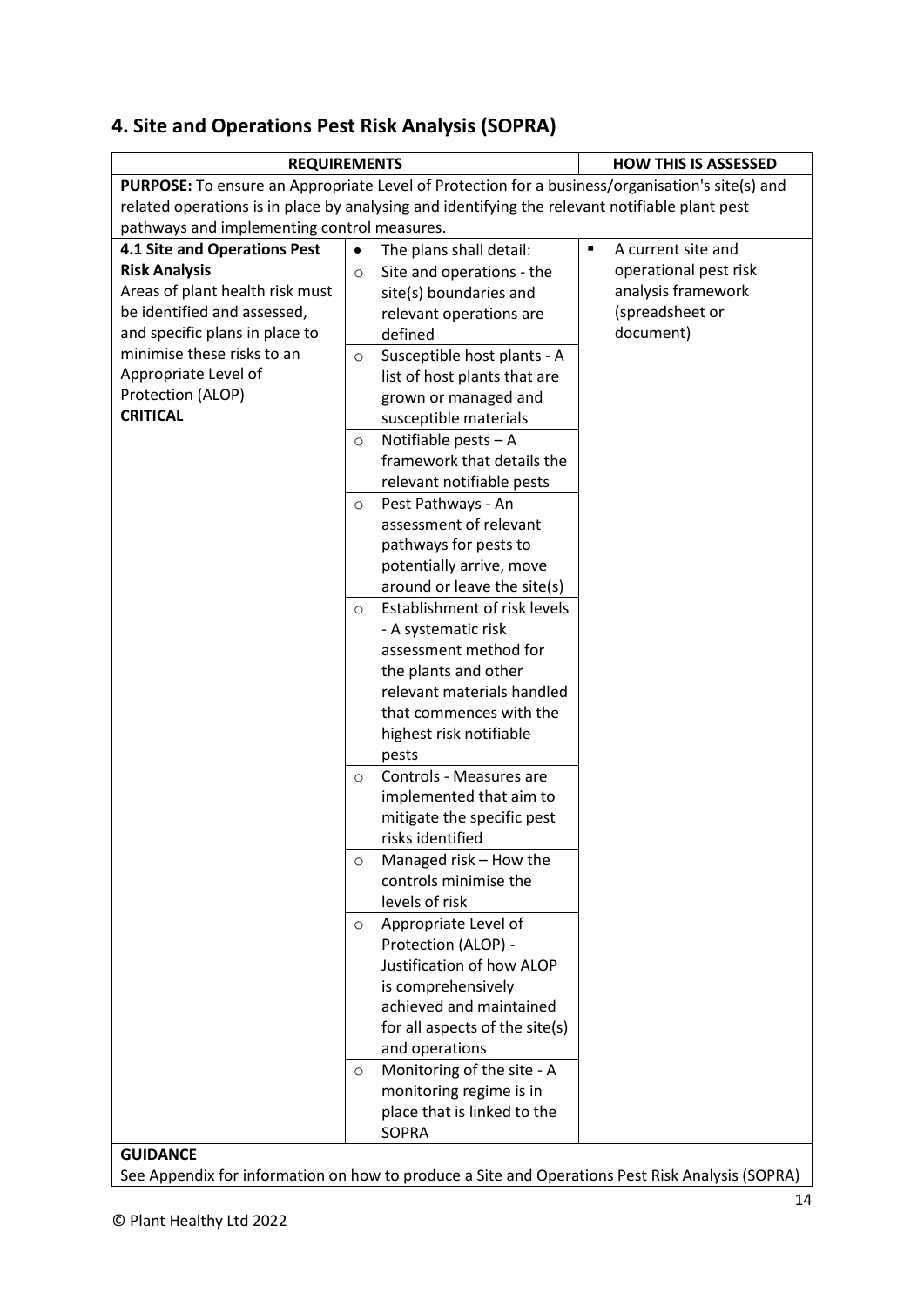| 4.2 Site and Operations Pest<br><b>Risk Analysis Review</b><br>Reviews of the Site and<br><b>Operations Pest Risk Analysis</b><br>must be conducted annually as<br>a minimum or more frequently<br>as required, e.g., when new<br>plant species are grown /<br>stocked, or a new notifiable<br>pest risk becomes evident. | Reviews are recorded,<br>$\bullet$<br>dated and signed by the<br>person responsible for<br>plant health | A record of the versions<br>$\blacksquare$<br>with additions and<br>adjustments to the<br>notifiable pest framework<br>(spreadsheet or<br>document) |
|---------------------------------------------------------------------------------------------------------------------------------------------------------------------------------------------------------------------------------------------------------------------------------------------------------------------------|---------------------------------------------------------------------------------------------------------|-----------------------------------------------------------------------------------------------------------------------------------------------------|
|---------------------------------------------------------------------------------------------------------------------------------------------------------------------------------------------------------------------------------------------------------------------------------------------------------------------------|---------------------------------------------------------------------------------------------------------|-----------------------------------------------------------------------------------------------------------------------------------------------------|

# **5. Supply Chain Management**

|                                                                                                                                                        | <b>REQUIREMENTS</b>                                                                                                                                          | <b>HOW THIS IS ASSESSED</b>                                                            |
|--------------------------------------------------------------------------------------------------------------------------------------------------------|--------------------------------------------------------------------------------------------------------------------------------------------------------------|----------------------------------------------------------------------------------------|
|                                                                                                                                                        | <b>PURPOSE:</b> To reduce the risk of new plant pests being introduced onto a site by checking that all                                                      |                                                                                        |
|                                                                                                                                                        | suppliers' plant biosecurity systems minimise risk to an appropriate level                                                                                   |                                                                                        |
| 5.1 Supply Chain<br>Management<br>The business/organisation<br>must risk-assess all their<br>suppliers and approve only<br>those that meet their plant | There is a supplier risk<br>assessment checklist that<br>is completed by all new<br>suppliers and details any<br>specific compliance<br>requirements and any | Supplier risk<br>٠<br>assessment checklist<br>A list of all approved<br>٠<br>suppliers |
| health requirements<br><b>CRITICAL</b>                                                                                                                 | control measures that are<br>applicable                                                                                                                      |                                                                                        |
|                                                                                                                                                        | A list of all approved<br>$\bullet$<br>suppliers is in place                                                                                                 |                                                                                        |
| <b>GUIDANCE</b>                                                                                                                                        |                                                                                                                                                              |                                                                                        |

The supply chain can include any plant material (living or dead), growing media and other items that may harbour pests such as wood packaging material, reusable packaging or boxes; timber boxes; plastic trays and transport containers.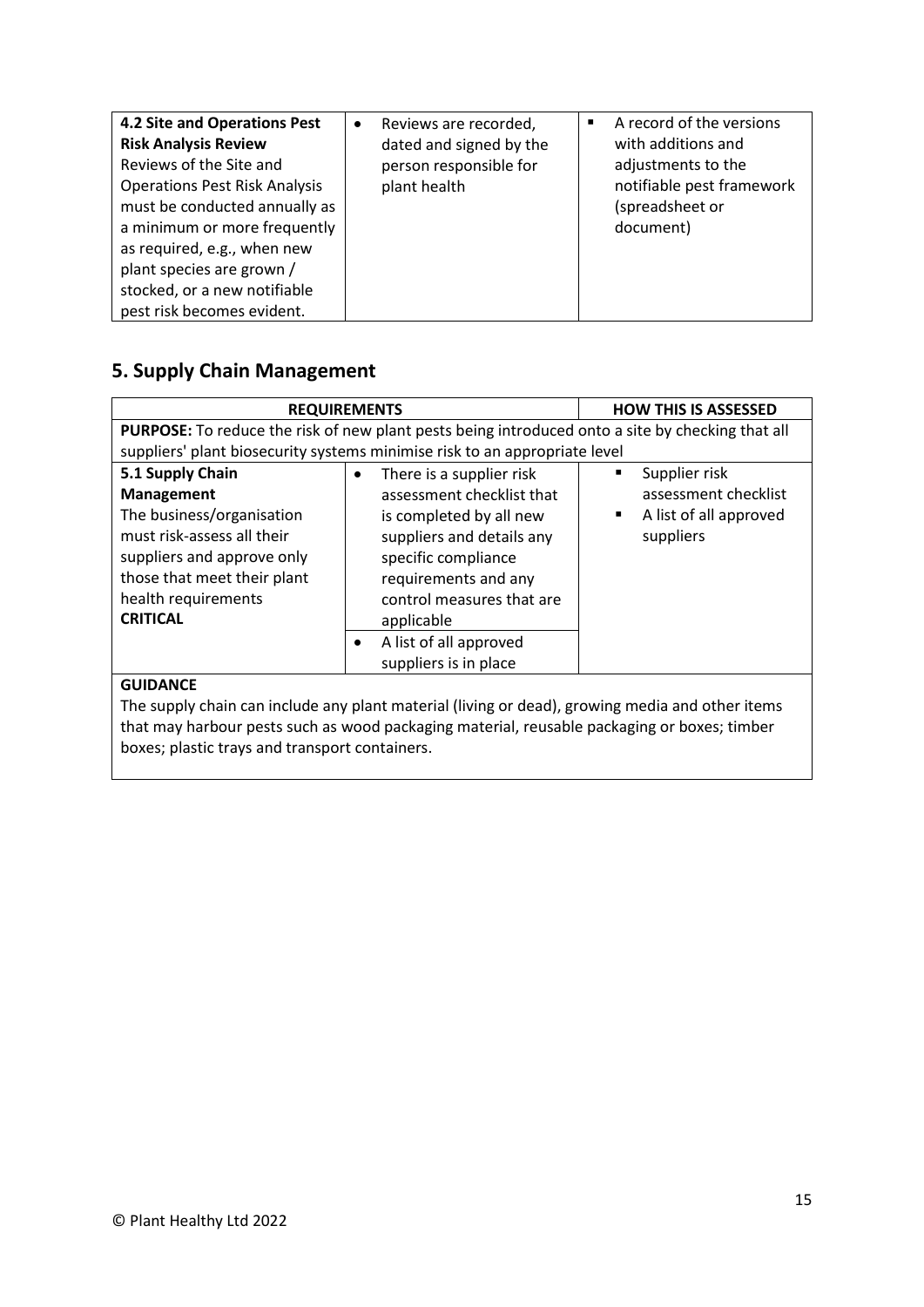### **6. Plant Health Hygiene and Housekeeping**

|                                                                                                  | <b>REQUIREMENTS</b>                                                                         | <b>HOW THIS IS ASSESSED</b> |  |  |
|--------------------------------------------------------------------------------------------------|---------------------------------------------------------------------------------------------|-----------------------------|--|--|
|                                                                                                  | PURPOSE: To reduce the risk of plant pests spreading by implementing effective housekeeping |                             |  |  |
| and hygiene practices                                                                            |                                                                                             |                             |  |  |
| 6.1 Plant health hygiene and                                                                     | There are plant hygiene<br>$\bullet$                                                        | Fit-for-purpose plant<br>٠  |  |  |
| housekeeping                                                                                     | and housekeeping rules in                                                                   | hygiene and housekeeping    |  |  |
| Plant hygiene and                                                                                | place that are informed by                                                                  | rules                       |  |  |
| housekeeping rules and                                                                           | the Site and Operations                                                                     | Personnel awareness of<br>٠ |  |  |
| practices, that have been                                                                        | Pest Risk Analysis                                                                          | the rules and               |  |  |
| assessed and developed                                                                           | The rules are<br>$\bullet$                                                                  | implementation of the       |  |  |
| through the Site and                                                                             | communicated to relevant                                                                    | management processes        |  |  |
| <b>Operations Pest Risk Analysis</b>                                                             | personnel                                                                                   |                             |  |  |
| processes, must be in place                                                                      |                                                                                             |                             |  |  |
| and communicated to all                                                                          |                                                                                             |                             |  |  |
| relevant personnel                                                                               |                                                                                             |                             |  |  |
| <b>GUIDANCE</b>                                                                                  |                                                                                             |                             |  |  |
| Site cleaning, maintenance and disinfection regimes, such as steam cleaning, brushing, wash down |                                                                                             |                             |  |  |
| and end of season or post crop cleaning can be recorded to demonstrate housekeeping rules are    |                                                                                             |                             |  |  |
| in place and being implemented                                                                   |                                                                                             |                             |  |  |

| 6.2 Growing media and soil<br>In the production or<br>procurement of plants, the use<br>of growing media, soil and<br>organic manures must be<br>assessed for the potential to | $\bullet$ | There are systems in place<br>to reduce the risk of plant<br>pests being transmitted via<br>brought in bagged and<br>bulk growing media, soils<br>and organic manures            | ٠ | Product specifications and<br>list of all approved<br>suppliers of growing<br>media, soils and organic<br>manures |
|--------------------------------------------------------------------------------------------------------------------------------------------------------------------------------|-----------|----------------------------------------------------------------------------------------------------------------------------------------------------------------------------------|---|-------------------------------------------------------------------------------------------------------------------|
| harbour and transmit plant<br>pests                                                                                                                                            | $\bullet$ | There are management<br>processes in place to<br>minimise the risk of plant<br>pests being harboured or<br>spread on the site via<br>growing media, soils and<br>organic manures | ٠ | Personnel awareness and<br>implementation of the<br>management processes                                          |

#### **GUIDANCE**

Supplied growing media has the potential to contain plant pests. The aim of an assessment is to minimise this risk to an appropriate level. This can be by means of various treatments in the production process by the growing media supplier. Ask the supplier to provide evidence that the growing media ingredients have been produced and handled in a biosecure manner.

On-site management procedures must be in place to ensure that growing media, soil and organic manures are stored and handled in a biosecure manner. This can include the use of designated storage areas for holding substrates and organics manures. Segregating areas where new substrate is used from waste areas will help ensure cross-contamination does not occur.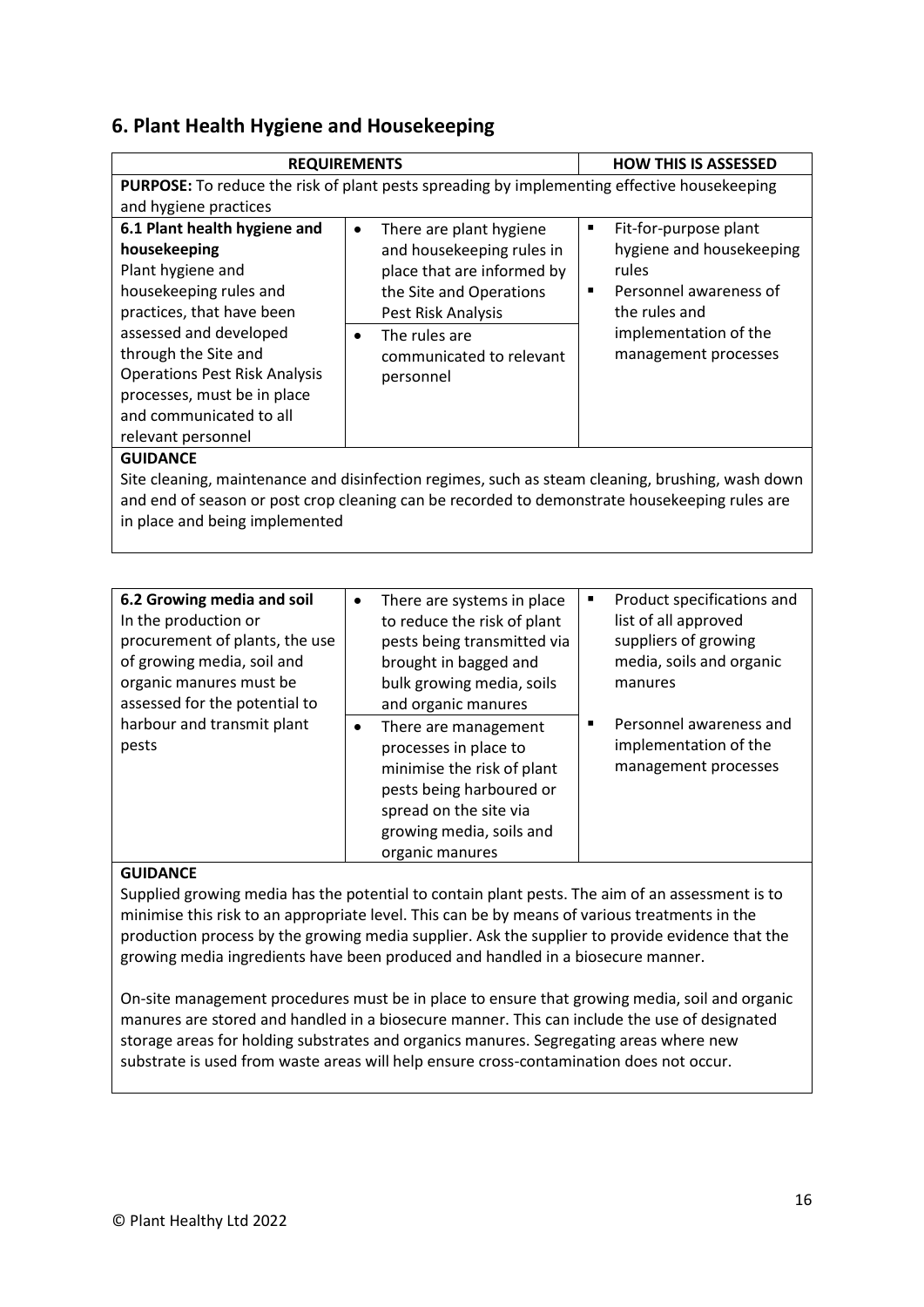| 6.3 Weed management        | There are management       | Personnel awareness and<br>٠ |
|----------------------------|----------------------------|------------------------------|
| Weeds and volunteer plants | processes in place to      | implementation of the        |
| must be assessed for their | minimise the risk of plant | management processes         |
| potential to harbour and   | pests being harboured or   |                              |
| transmit plant pests       | spread on the site via     |                              |
|                            | weeds and volunteer crops  |                              |

Weed species or volunteer crops (plants that persist beyond the crop lifecycle) can harbour pests and diseases. These plants should be managed so as to minimise the risk of spreading plant pests and diseases on and from the site.

| 6.4 Water usage<br>Water sources, irrigation and<br>drainage systems used in the<br>cultivation and management<br>of plants must be assessed for<br>the potential to harbour and<br>transmit plant pests | The management<br>٠<br>processes in place<br>minimise the risk of plant<br>pests being harboured or<br>transmitted from water<br>sources              | Evidence that an<br>٠<br>assessment has been<br>conducted and where<br>necessary controls have<br>been implemented. |
|----------------------------------------------------------------------------------------------------------------------------------------------------------------------------------------------------------|-------------------------------------------------------------------------------------------------------------------------------------------------------|---------------------------------------------------------------------------------------------------------------------|
|                                                                                                                                                                                                          | The management<br>٠<br>processes in place<br>minimise the risk of plant<br>pests being harboured or<br>transmitted via irrigation<br>systems          |                                                                                                                     |
|                                                                                                                                                                                                          | The management<br>٠<br>processes in place<br>minimise the risk of plant<br>pests being spread on the<br>site and off the site via<br>drainage systems |                                                                                                                     |

#### **GUIDANCE**

Water is an effective carrier of many pathogens. Mains or borehole water supplies tend to be low risk. Sourcing water from open reservoirs, ponds, rainfall butts or extracting from rivers can carry a higher risk, unless the water is treated using a method proven to kill damaging microorganisms.

Puddles and excess run-off can spread waterborne pathogens. Containerised plants should be grown on a free-draining surface, preferably raised above ground. Persistent puddles in areas where plants are grown, sold or stored can assist the spread of some damaging microorganisms**.**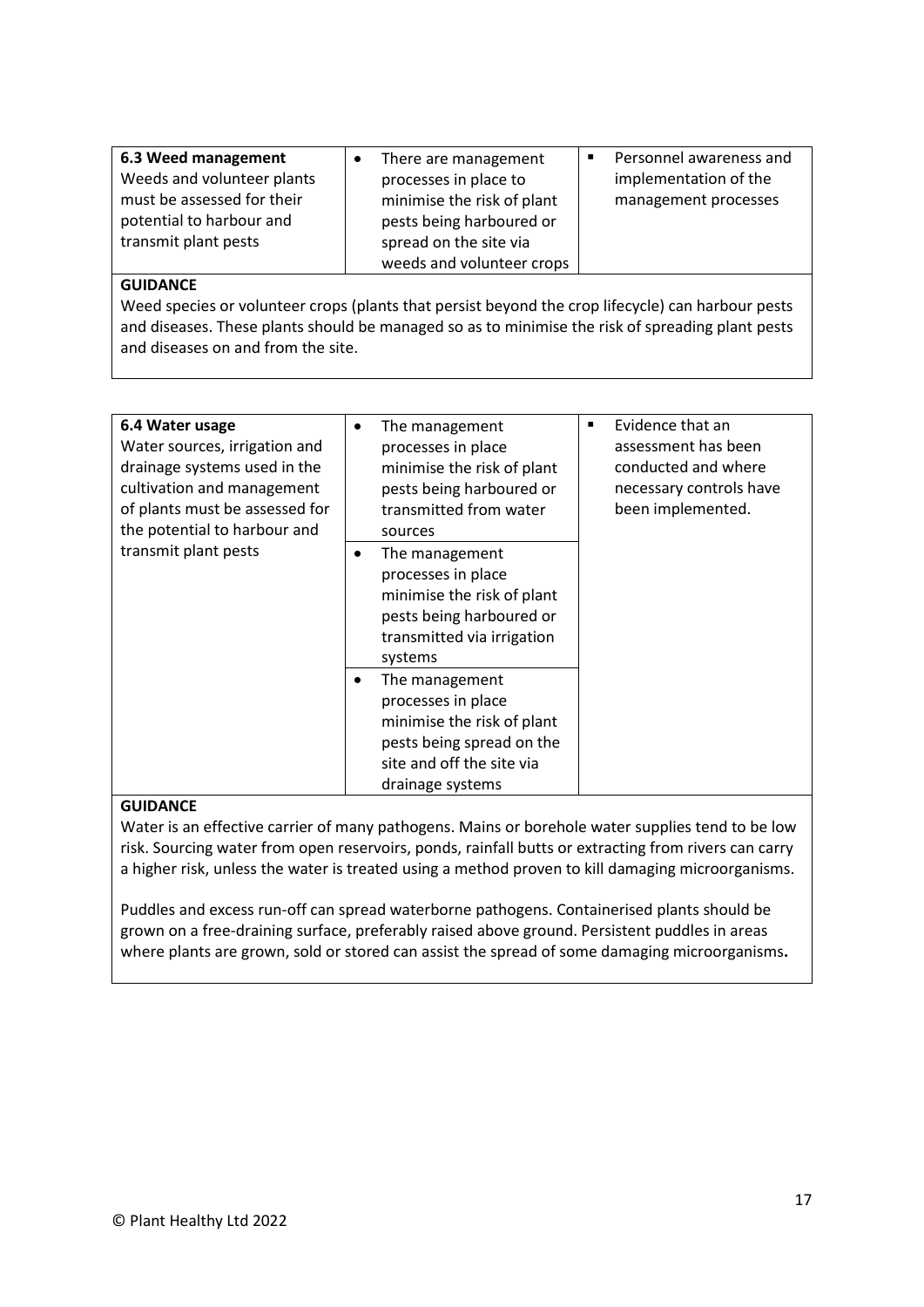| <b>6.5 Cleaning and sterilisation</b><br>Plant cultivation and<br>management processes must<br>be assessed, and safe cleaning<br>and sterilisation practices are<br>implemented. | Cleaning and sterilisation<br>$\bullet$<br>procedures are in place<br>where assessed to be<br>required<br>Any effluent or debris that<br>is produced as part of<br>cleaning and sterilisation<br>procedures is suitably<br>managed | Personnel awareness and<br>п<br>implementation of the<br>management processes |
|----------------------------------------------------------------------------------------------------------------------------------------------------------------------------------|------------------------------------------------------------------------------------------------------------------------------------------------------------------------------------------------------------------------------------|-------------------------------------------------------------------------------|
|----------------------------------------------------------------------------------------------------------------------------------------------------------------------------------|------------------------------------------------------------------------------------------------------------------------------------------------------------------------------------------------------------------------------------|-------------------------------------------------------------------------------|

Plant pests can be spread from one plant to another via personnel, tools and equipment. This can be directly, e.g. on pruning equipment, or indirectly, e.g. on water or soil carried on machinery. Routine cleaning and sterilisation of footwear, tools, machinery and other items used in the production or management of plants will reduce the spread of pests.

| 6.6 Waste treatment and<br>disposal<br>All residues or waste materials<br>must be assessed for the<br>potential to host, harbour and<br>transmit pests | $\bullet$ | There are management<br>processes in place to<br>minimise the risk of plant<br>pests being harboured or<br>spread from the site via<br>residues and waste<br>material | $\blacksquare$ | Personnel awareness and<br>implementation of the<br>management processes |
|--------------------------------------------------------------------------------------------------------------------------------------------------------|-----------|-----------------------------------------------------------------------------------------------------------------------------------------------------------------------|----------------|--------------------------------------------------------------------------|
|                                                                                                                                                        |           | There are management<br>processes in place to<br>minimise the risk of plant<br>pests being spread via<br>onsite composting systems                                    |                |                                                                          |

#### **GUIDANCE**

Plant pests and diseases can be transmitted onto, around or from a site on live plant material and other media that have come into contact with plant pests. Many of these pests (e.g. microorganisms) are not visible to the naked eye.

All plant residues (e.g. clippings and prunings) and other waste materials (e.g. spent substrates, used pots and packaging material) should be assessed and managed accordingly.

There is increasing evidence that waste heaps (e.g. growing media and plant material) can spread plant pests if not well designed and managed. Reusing or spreading residues such as spent growing media that has not been appropriately treated is a high-risk practice as it can spread pests on the site and the into wider environment.

There are several viable options for plant waste disposal, with the cost, ease of use and efficacy of pest-kill differing between them. Some can be employed on-site e.g composting or incineration (with relevant permits in place). Others involve collection by a registered waste carrier followed by landfilling or treatment by waste management companies. While incineration on the nursery can be effective in killing pathogens, it can also be difficult with relatively wet wastes and can create smoke which is unacceptable to nursery workers and those living and working in surrounding areas.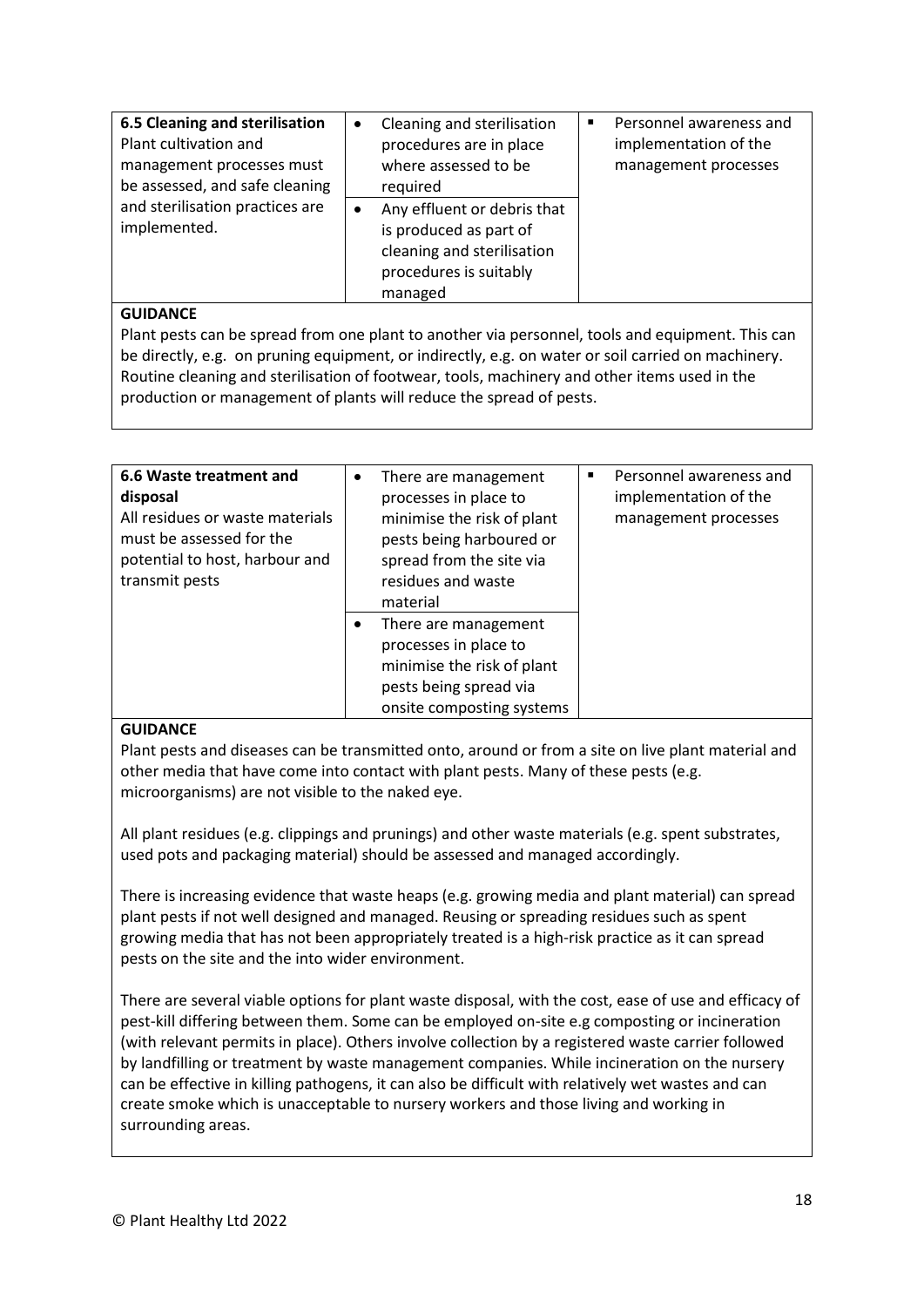On-site composting is only effective where the process is well understood, well managed and results in all parts of the waste pile being subjected to high temperatures, at an appropriate moisture content for a sufficient length of time.

Collection and treatment of horticultural wastes by a registered waste carrier followed by appropriate treatment by specialist waste management companies (through PAS100 accredited composting or incineration) is likely to prove the most effective way of removing disease threats from the site and its environs.

| 6.7 Wider environment          | An assessment of plant     | Record of assessments<br>$\blacksquare$ |
|--------------------------------|----------------------------|-----------------------------------------|
| (including landscape plantings | species planted on (non-   |                                         |
| within the site)               | cropped vegetation) and    |                                         |
| The wider environment and its  | surrounding the site's     |                                         |
| potential impact on the health | boundary (including new    |                                         |
| of plants on the site must be  | and transient sites) is    |                                         |
| assessed.                      | conducted periodically for |                                         |
|                                | pests and diseases         |                                         |

#### **GUIDANCE**

Plant pests can be transmitted to or from nearby vegetation. Plant pests can inadvertently be transmitted from plant material that has been cultivated on or is moved onto a site for growing on or planting. Knowing the pest threats to plants and trees growing on or in the immediate proximity to a site provides an opportunity to identify notifiable pests quickly and potentially control them before they spread further.

| <b>6.8 Visitors</b>           | Proportionate measures,     | Е | Appropriate measures          |
|-------------------------------|-----------------------------|---|-------------------------------|
| The relevant rules related to | based on the level of risk, |   | such as signage,              |
| plant health hygiene and      | are in place to minimise    |   | disinfection footbaths        |
| housekeeping must be          | the risk of spreading pests |   | (where practicable) or        |
| communicated to and           | on, around and off the site |   | prior information to          |
| complied with by visitors     | by visitors                 |   | visitors about the site rules |
|                               | Areas that are restricted   |   | are communicated in           |
|                               | for plant health reasons    |   | advance (e.g. website,        |
|                               | are clearly delineated and  |   | contracts etc.)               |
|                               | signposted                  |   |                               |

#### **GUIDANCE**

It is well known that visitors can bring plant pests onto a site. This can occur, for example, by visitors bringing plant material onto the site, on their footwear or on the vehicles they arrive in. The plant health rules for the site, where practicable, must be communicated to visitors before they reach the site, or when they arrive on site. Other proportionate measures must be implemented as required.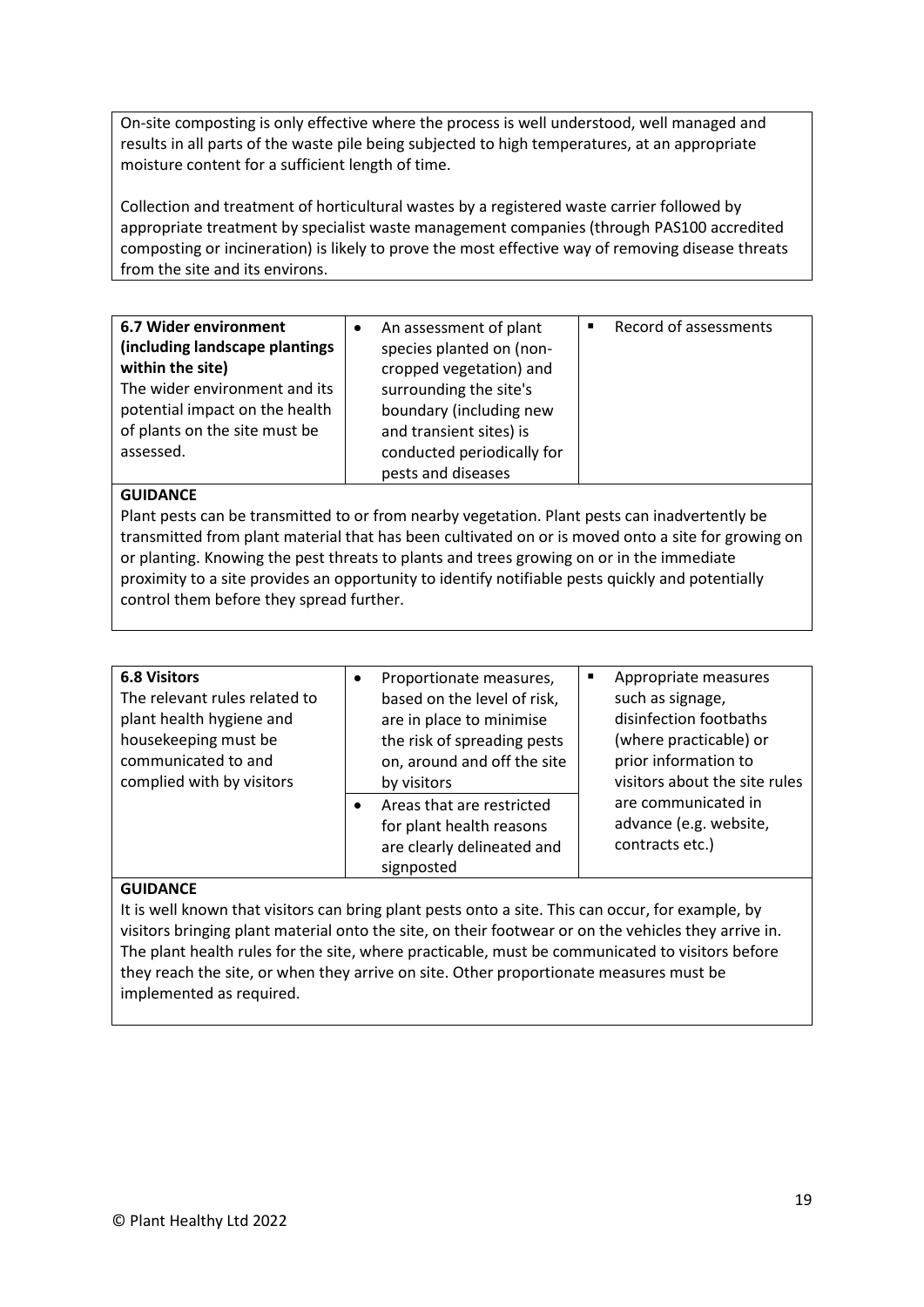## **7. Plant Health Controls**

|                                                                                                                                                                               | <b>REQUIREMENTS</b>                                                                                                                                      | <b>HOW THIS IS ASSESSED</b>                                                                               |
|-------------------------------------------------------------------------------------------------------------------------------------------------------------------------------|----------------------------------------------------------------------------------------------------------------------------------------------------------|-----------------------------------------------------------------------------------------------------------|
|                                                                                                                                                                               | <b>PURPOSE:</b> To prevent or identify and control quickly the spread of pests on a site or within supply                                                |                                                                                                           |
| chains with the aim of eradication                                                                                                                                            |                                                                                                                                                          |                                                                                                           |
| 7.1 Goods in<br>There must be a procedure in<br>place to ensure that incoming<br>goods that have the potential<br>to be infested or harbour pests<br>are checked upon receipt | There is a procedure that<br>details how a consignment<br>or consignment in transit<br>is checked upon receipt<br>(on a main site or satellite<br>sites) | Personnel awareness and<br>٠<br>implementation of the<br>procedure<br>Sampling system<br>п<br>methodology |
| <b>CRITICAL</b>                                                                                                                                                               | If a sampling system is<br>٠<br>used, the rationale and<br>methodology is<br>documented                                                                  |                                                                                                           |
|                                                                                                                                                                               | A procedure is in place to<br>ensure that, where<br>deemed necessary, plant<br>material is quarantined in<br>an isolated area and<br>monitored           |                                                                                                           |

#### **GUIDANCE**

Where it is not practical or feasible to check every plant/product then a sampling system must outline and ensure the method is fit-for-purpose as to which plants/products are checked.

Quarantine areas can be used (where deemed necessary) to ensure externally sourced plant material is well separated from other plants and monitored for a suitable time. The monitoring period will be determined by plant pest lifecycles, i.e. the time required for either tests to be conducted or for symptoms to emerge.

| 7.2 Traceability (chain of<br>custody)<br>Traceability must be provided<br>for all plant material sourced,<br>grown and handled<br><b>CRITICAL</b> | The traceability system<br>$\bullet$<br>provides details and<br>sources of all plant<br>material<br>The traceability system<br>$\bullet$<br>allows a consignment or<br>consignment in transit to<br>be traced back to the<br>original source to identify<br>all commercial parties that<br>have handled the plant<br>material | Records available to<br>п<br>identify where plant<br>material has originated<br>Records available to<br>$\blacksquare$<br>identify the commercial<br>party the plant material<br>has been supplied to |
|----------------------------------------------------------------------------------------------------------------------------------------------------|-------------------------------------------------------------------------------------------------------------------------------------------------------------------------------------------------------------------------------------------------------------------------------------------------------------------------------|-------------------------------------------------------------------------------------------------------------------------------------------------------------------------------------------------------|
|                                                                                                                                                    | The traceability system<br>$\bullet$<br>allows a consignment or<br>consignment in transit to<br>be traced forward to<br>identify all commercial<br>parties to which the plant<br>material has been supplied                                                                                                                   |                                                                                                                                                                                                       |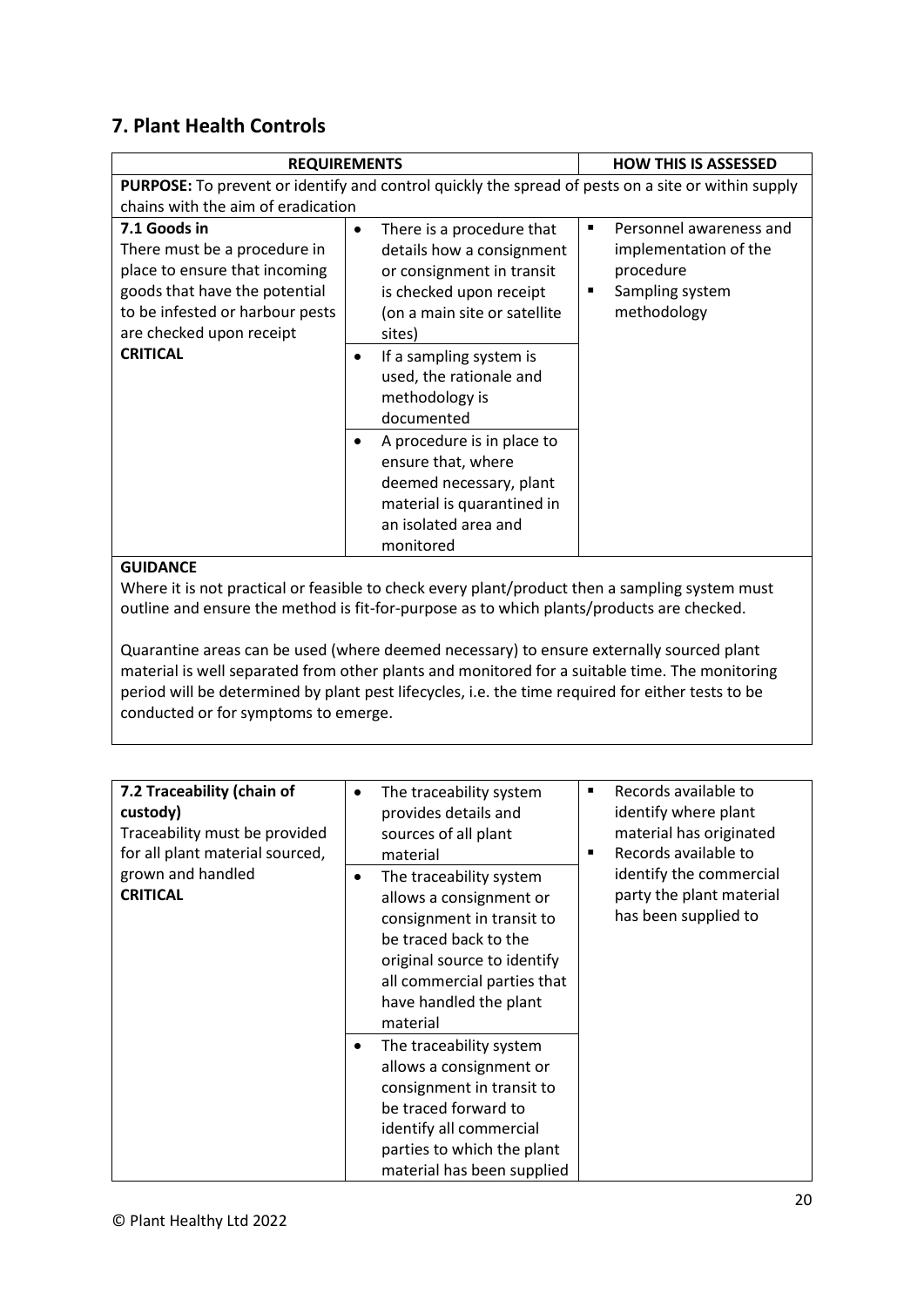The traceability system in place should enable the business/organisation to identify key data in a timely manner in the event that infested plant material has been identified within the supply chain.

In Great Britain there is a GB Plant Passporting E-learning modules that provides traceability guidance[: https://planthealthy.org.uk/resources/plant-passporting-elearning-module](https://planthealthy.org.uk/resources/plant-passporting-elearning-module)

| <b>7.3 Plant Protection</b>     | Records outline all       | Plant protection treatment |
|---------------------------------|---------------------------|----------------------------|
| <b>Treatments</b>               | treatments that may       | records                    |
| Records of all plant protection | either suppress or kill a |                            |
| treatments, whether routine     | notifiable pest           |                            |
| or following an interception or |                           |                            |
| outbreak, must be kept          |                           |                            |
|                                 |                           |                            |

### **GUIDANCE**

Ensure records of all plant protection treatments are available to assist with any investigation regarding potential detections and spread of notifiable pests on a site.

Records of all treatments, such as pesticides, bio controls for native pests & diseases are useful as they help Defra Outbreak advisors understand what's been used, methods of application, frequency, concentration, if EMAUs used, physical control methods. It can also help delimiting the area of statutory control.

| 7.4 Dispatch<br>Plant material must be<br>checked prior to dispatch for<br>plant health issues | There is a procedure that<br>details how a consignment<br>is checked prior to<br>dispatch | Personnel awareness and<br>$\blacksquare$<br>implementation of the<br>procedure<br>Sampling system |
|------------------------------------------------------------------------------------------------|-------------------------------------------------------------------------------------------|----------------------------------------------------------------------------------------------------|
| <b>CRITICAL</b>                                                                                | If a sampling system is<br>used, the rationale and<br>methodology is<br>documented        | methodology (if used)                                                                              |

| 7.5 Complaints, issues and<br>returns                  | There is a record of<br>complaints related to plant                              | <b>Complaints Management</b><br>٠<br>Procedure |
|--------------------------------------------------------|----------------------------------------------------------------------------------|------------------------------------------------|
| There must be a complaints<br>management procedure for | health issues and if it<br>relates to a notifiable pest                          | Complaints record<br>п                         |
| plant health issues.                                   | The complaints record<br>details any<br>withdrawal/recall/disposal<br>procedures |                                                |
|                                                        | Records of any complaints<br>and actions taken are<br>reviewed at least annually |                                                |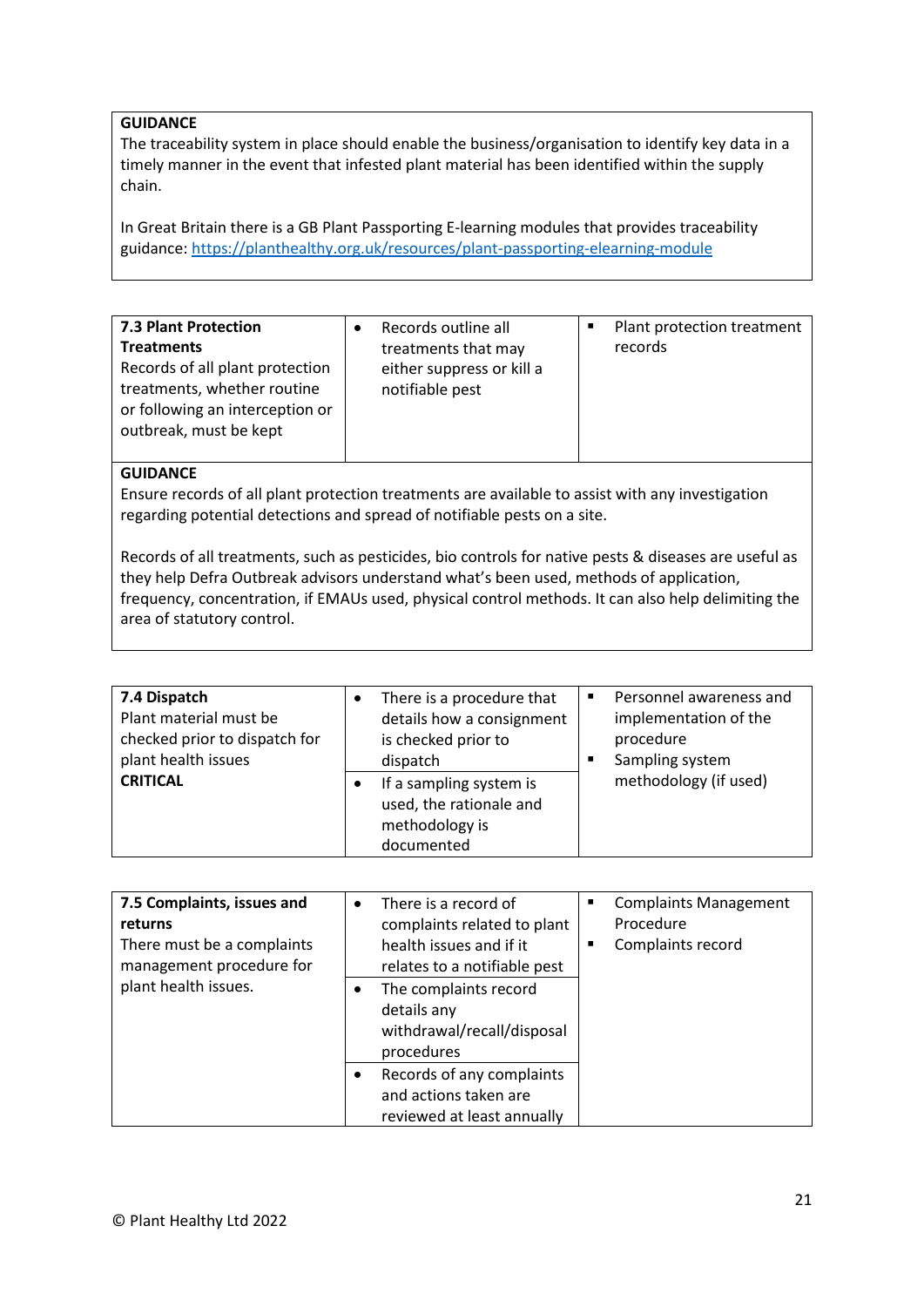### **8. Monitoring and Ongoing Plant Health Assessment**

| <b>REQUIREMENTS</b>                                                                                                                                                                                                                |                        | <b>HOW THIS IS ASSESSED</b> |  |  |
|------------------------------------------------------------------------------------------------------------------------------------------------------------------------------------------------------------------------------------|------------------------|-----------------------------|--|--|
| PURPOSE: To identify and assist with the timely control and containment of notifiable pests                                                                                                                                        |                        |                             |  |  |
| 8.1 Monitoring                                                                                                                                                                                                                     | Monitoring records are | Monitoring records<br>٠     |  |  |
| Plant material must be                                                                                                                                                                                                             | kept                   |                             |  |  |
| regularly monitored for plant                                                                                                                                                                                                      |                        |                             |  |  |
| health issues                                                                                                                                                                                                                      |                        |                             |  |  |
| <b>GUIDANCE</b>                                                                                                                                                                                                                    |                        |                             |  |  |
| The monitoring regime and recording should be informed by the Site and Operations Pest Risk<br>Analysis. This will help personnel understand what notifiable plant pest symptoms are being<br>monitored for on individual species. |                        |                             |  |  |

| <b>PURPOSE:</b> To internally assess the business/organisation's plant health and biosecurity                                      |                                                                                                               |                                          |  |  |  |
|------------------------------------------------------------------------------------------------------------------------------------|---------------------------------------------------------------------------------------------------------------|------------------------------------------|--|--|--|
| 8.2 Self-assessment<br>A self-assessment against the<br>Plant Health Management<br>Standard must be completed<br>at least annually | A record of the self-<br>assessment is kept and<br>details any non-<br>conformances and<br>corrective actions | Self-assessment report<br>$\blacksquare$ |  |  |  |
| <b>GUIDANCE</b><br>There is a self-assessment tool available at: www.planthealthy.org.uk                                           |                                                                                                               |                                          |  |  |  |

| 8.3 Continual Improvement | Details of identified<br>٠ | Evidence of       |
|---------------------------|----------------------------|-------------------|
| Areas for continual       | improvements are           | implementation of |
| improvement must be       | recorded and               | improvements      |
| identified and acted upon | implemented                |                   |
|                           |                            |                   |

#### **GUIDANCE**

A commitment to continual improvement is part of the Site and Operations Pest Risk Analysis. As the threat posed by plant pests and diseases evolves, awareness and pro-action are necessary to help keep the risk of introducing or spreading infested plant material to a low and appropriate level.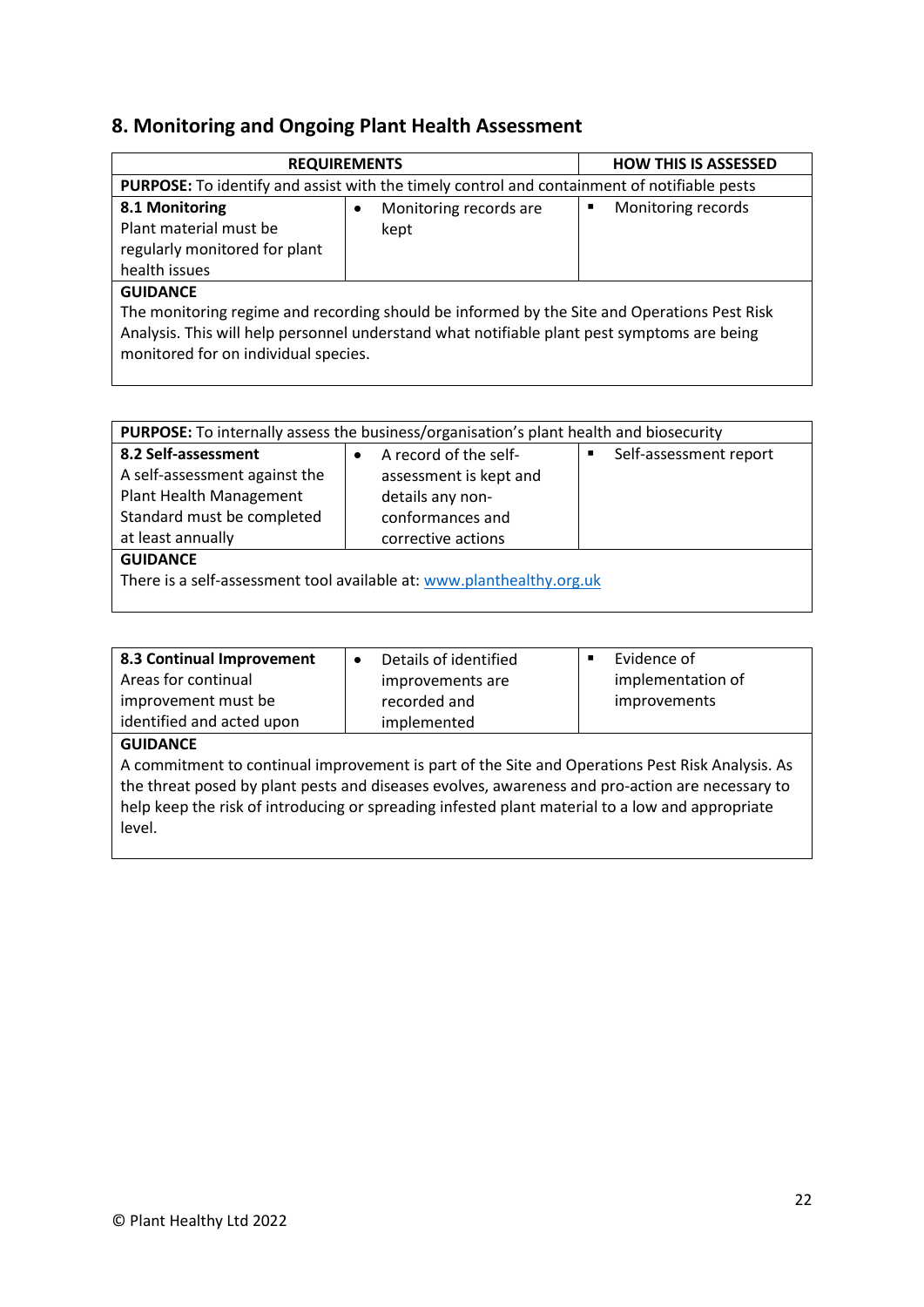# **9. Training and Recognition**

| <b>REQUIREMENTS</b>                                                                                          | <b>HOW THIS IS ASSESSED</b>                                                                                                                                                                                                                                                                                                                                                   |                                                              |  |  |
|--------------------------------------------------------------------------------------------------------------|-------------------------------------------------------------------------------------------------------------------------------------------------------------------------------------------------------------------------------------------------------------------------------------------------------------------------------------------------------------------------------|--------------------------------------------------------------|--|--|
| <b>PURPOSE:</b> To ensure suitably informed personnel are in place to manage the                             |                                                                                                                                                                                                                                                                                                                                                                               |                                                              |  |  |
| business/organisation's plant biosecurity systems                                                            |                                                                                                                                                                                                                                                                                                                                                                               |                                                              |  |  |
| 9.1 Plant health competencies<br>Training records of internal<br>and external training must be<br>maintained | In the absence of formal<br>$\bullet$<br>qualifications, training is<br>carried out to ensure all<br>relevant personnel<br>understand the principles<br>of the Plant Health<br>Management Standard<br>Continuing professional<br>٠<br>development (CPD) to<br>maintain awareness of<br>current plant health issues<br>is undertaken and<br>recorded for relevant<br>personnel | Training records<br>٠<br>Certificates of relevant<br>courses |  |  |
| <b>GUIDANCE</b>                                                                                              |                                                                                                                                                                                                                                                                                                                                                                               |                                                              |  |  |
| https://planthealthy.org.uk/resources/plant-healthy-e-learning-modules                                       |                                                                                                                                                                                                                                                                                                                                                                               |                                                              |  |  |
| Plant Passporting e-learning module - UK Plant Health Information Portal (defra.gov.uk)                      |                                                                                                                                                                                                                                                                                                                                                                               |                                                              |  |  |

Royal Society of Biology plant health professionals **Plant health register (rsb.org.uk)** 

| 9.2 Legislation and keeping up<br>to date<br>The relevant person(s)<br>responsible for plant health<br>must demonstrate how they<br>keep up to date with<br>legislation and the latest plant<br>health risks | The relevant person stays<br>$\bullet$<br>up to date through<br><b>National Plant Protection</b><br>Organisation (NPPO)<br>updates or similar | Evidence that new plant<br>٠<br>pest information is<br>accessed and acted upon |  |  |
|--------------------------------------------------------------------------------------------------------------------------------------------------------------------------------------------------------------|-----------------------------------------------------------------------------------------------------------------------------------------------|--------------------------------------------------------------------------------|--|--|
| <b>GUIDANCE</b><br>If available, register for phytosanitary undates from the NPPO or access their website on a regular                                                                                       |                                                                                                                                               |                                                                                |  |  |

If available, register for phytosanitary updates from the NPPO or access their website on a regular basis to ensure all new legislation is understood and implemented.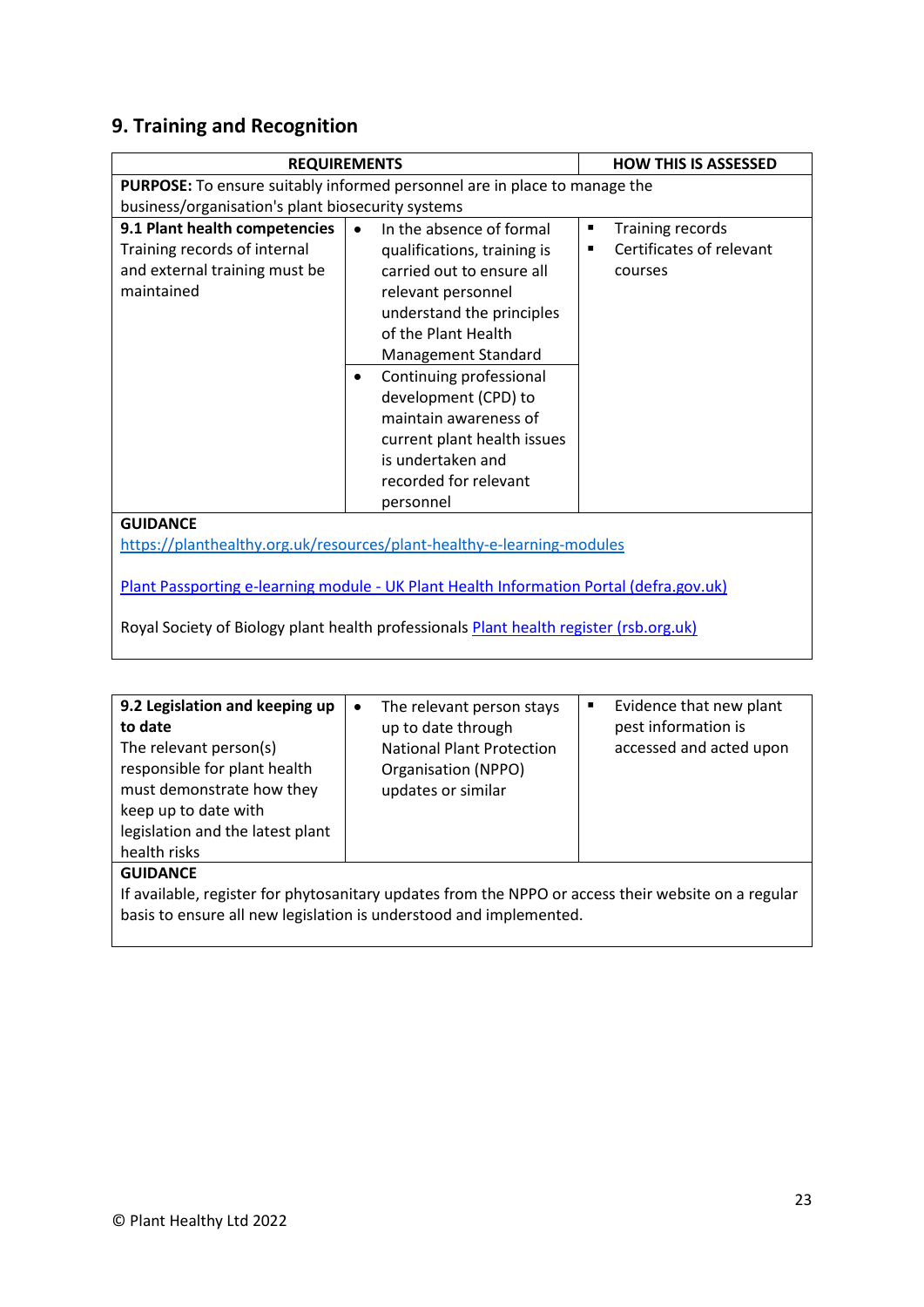| 9.3 Information sharing<br>Information and knowledge<br>must be shared within the<br>business to ensure all relevant<br>personnel are aware of plant<br>health issues and their<br>management | ٠ | The person(s) responsible<br>for plant health are<br>responsible for<br>disseminating key<br>information on plant<br>health throughout the<br>business/organisation | ٠ | Personnel awareness of<br>plant health and how to<br>report suspected issues |
|-----------------------------------------------------------------------------------------------------------------------------------------------------------------------------------------------|---|---------------------------------------------------------------------------------------------------------------------------------------------------------------------|---|------------------------------------------------------------------------------|
|                                                                                                                                                                                               | ٠ | There are processes in<br>place for any suspected<br>plant health issues to be<br>reported to the<br>appropriate member of<br>personnel                             |   |                                                                              |

Information sharing may include use of reference material from the Plant Health Portal, induction checklist, personnel handbook, noticeboards, shared drives, team meetings, training workshops, end of season review.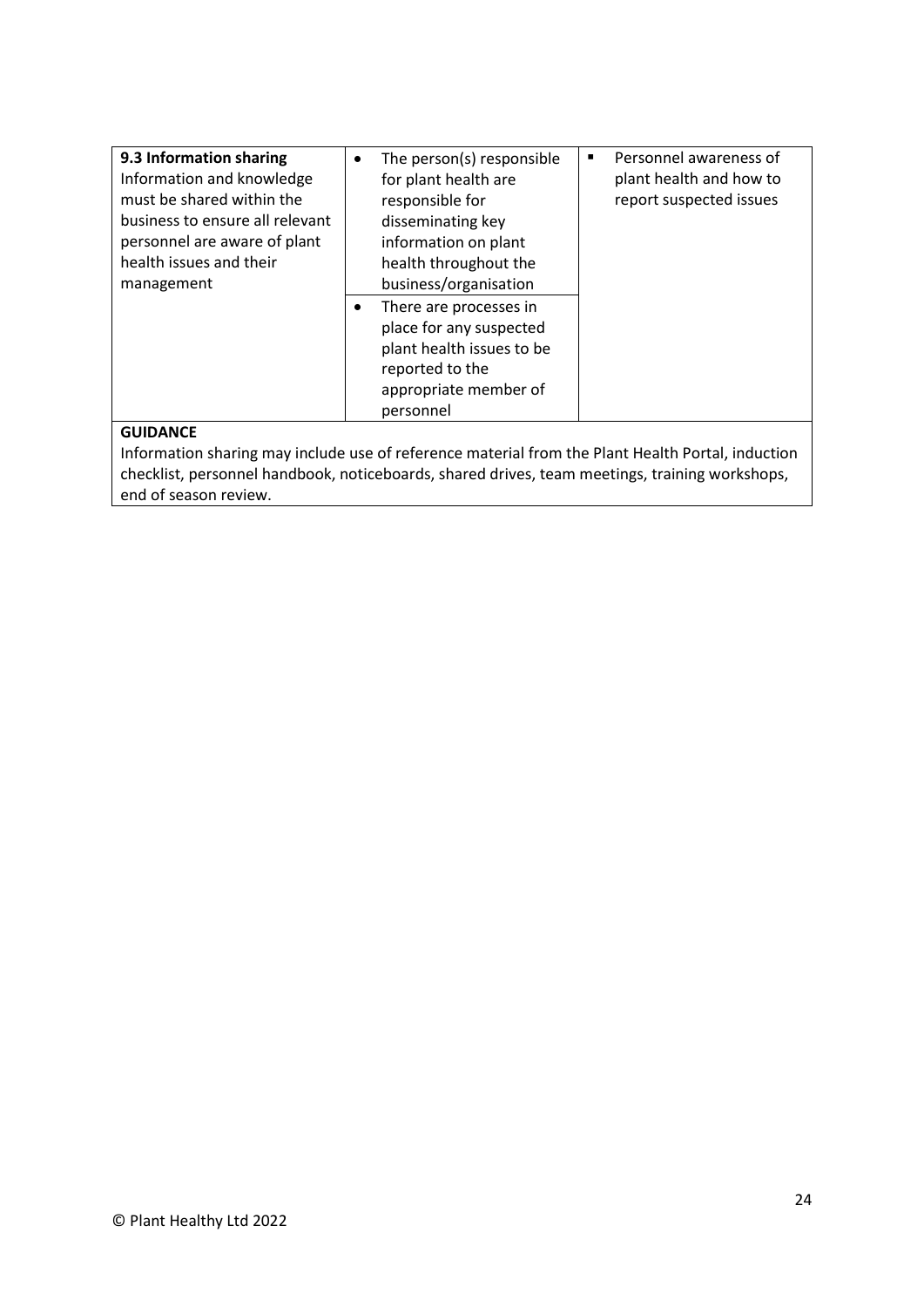# <span id="page-24-0"></span>Appendix - Guidance for conducting a SOPRA – PHMS 4.1

### Site and Operations Pest Risk Analysis (SOPRA)

This guidance supports a business or organisation to proactively and systematically analyse the risk of introducing and/or spreading notifiable plant pests and diseases. The aim is to protect the business's or organisation's site(s) and operations, the businesses and organisations they trade with and to prevent the spread of pests and diseases into the wider environment. The goal is to reduce the risk to an appropriate level, where the risk of introducing and spreading notifiable plant pests and diseases is minimised by implementing effective controls.

The term 'pests' includes plant diseases and the term 'infest' includes infect. Notifiable pests are:

Quarantine Pests (and Protected Zone Quarantine Pests): A pest of potential economic importance to the area endangered thereby and not yet present there, or present but not widely distributed and being officially controlled [FAO, 1990; revised FAO, 1995; IPPC 1997]

Non-Quarantine Regulated Pests: A non-quarantine pest whose presence in plants for planting affects the intended use of those plants with an economically unacceptable impact and which is therefore regulated within the territory of the importing contracting party [IPPC, 1997]

The SOPRA process is based on two key risk management concepts that are applied to plant health and biosecurity:

Appropriate Level of Protection (ALOP) – World Trade Organisation.

Pest Risk Analysis (PRA) – International Plant Protection Convention.

These concepts are normally applied nationally, and in the case of PRA to a specific plant pest. The Plant Health Management Standard has adapted the principles of ALOP and PRA and applied these concepts to a business or organisation's site or sites and its operations. A site can be permanent or temporary, e.g. in the case of a rented field or in the immediate area where landscaping or arboricultural operations are being carried out on a client's site.

The aim of a SOPRA is to primarily identify the notifiable pests that could potentially be introduced onto, spread within, or moved from a business or organisations site(s). Potential pathways for plant pests to move on include, for example, the movement of: live plants, people, machinery, vehicles, packaging material. These pathways are common to the operations a variety of businesses and organisations that grow, handle or manage plant material.

Significant pests are considered, as a minimum, to be (i) all notifiable pests and (ii) other pests specific to your business. The Plant Health Management Standard is primarily focussed on notifiable pests and it is that category of pests that will be assessed in the audit. If there are 'other pests' present then this will be covered by the plant health hygiene and housekeeping requirements as the presence of such pests may indicate that requirements are not being met. However, this analysis is can be used as a basis for understanding and preventing the occurrence all categories of plant pest.

A SOPRA should take an evidence-based, proactive approach and thereby reduce the risk to an Appropriate Level of Protection of moving notifiable plant pests through plant supply chains. See the UK Plant Health Risk Register for up-to-date plant pest and host information. The National Plant Protection Organisations (NPPOs) in other regions may have similar databases of plant pests and associated risks and these should assist with a SOPRA.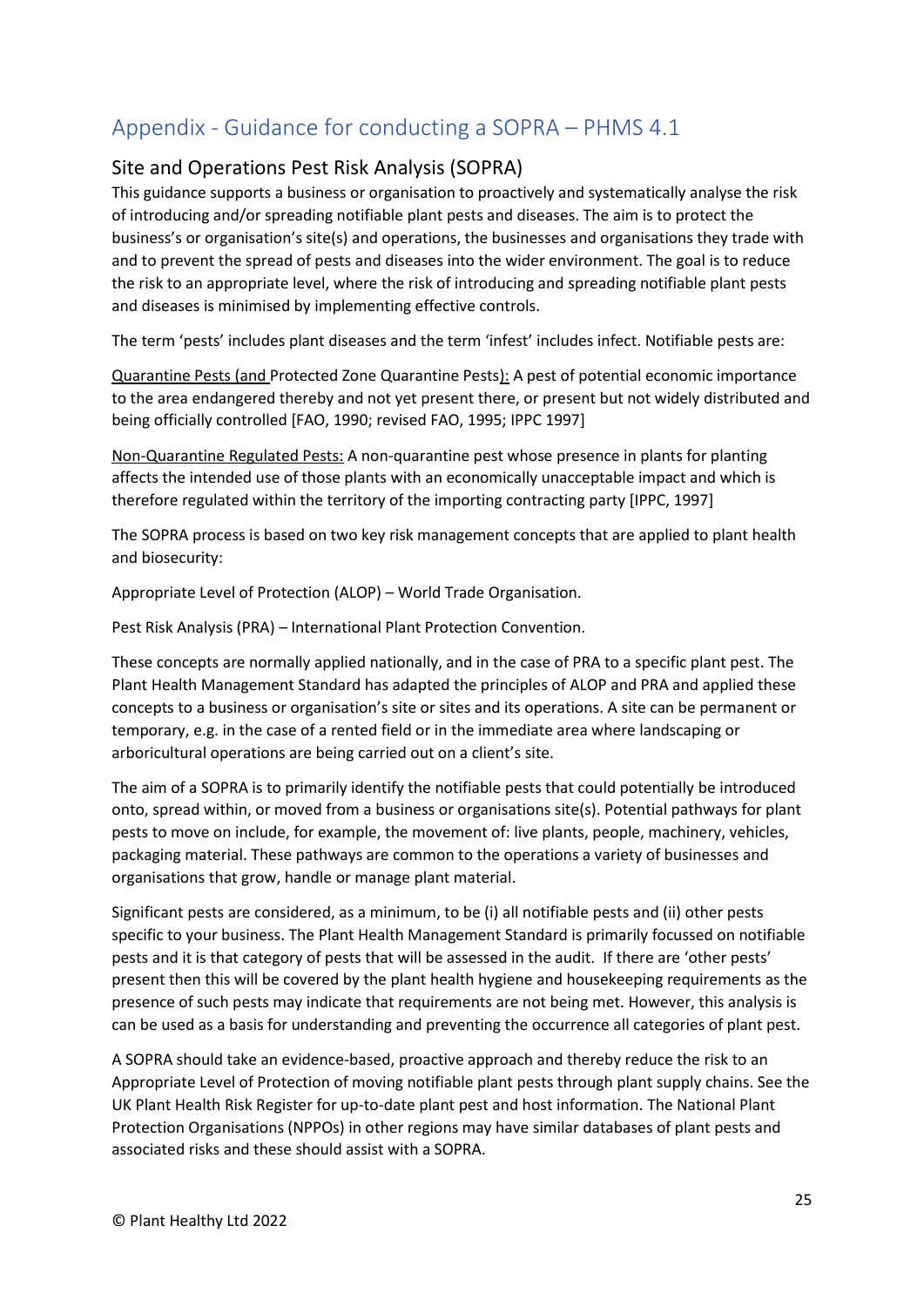#### **Implementation of a Site and Operational Pest Risk Assessment (SOPRA)**

The SOPRA can be applied to any size of site where live plants are moved onto, grown on or despatched from. In terms of the existing scopes of the Plant Healthy Certification Scheme this includes: plant nurseries, retail businesses that sell live plants, landscaper's yards and client sites, arborist's yards and client sites and gardens. Some of the principles may also apply to other situations such as plant shows where many plants from different sources are brought together onto a single site for a period of time and then dispersed. Once the SOPRA has been produced, reviewing and maintaining it should be a quick process.

#### **Analysis process**

**Step 1:** Define the boundaries of the site(s) concerned and related operations. This may be a permanent site, for example, the perimeter of a nursery or a transient site e.g. a rented field of a client's garden. In terms of operations, this will include people, substances, materials and equipment moving on and between sites. Maps showing the infrastructure and boundaries of the site(s) are useful as are operational process flow charts. This will assist in the identification of critical points where pests can be introduced and spread.

**Step 2:** A list of host plants should be compiled with, as a minimum, the riskiest candidate of a species selected to represent each genus. The riskiest candidate is likely to be the largest specimen that a plant is grown or traded as, and /or based on the rooting format (e.g. bare root is generally less risky than roots with growing media or soil attached, although there are exceptions). In certain cases, it may require more than one species from a genus, for example where a notifiable pest is unique to a single or subset of species within a genus. Materials that pests can travel on should also be listed and analysed.

The primary focus should be on plants, equipment and materials that are moved onto and off the site. For example, in terms of conducting a SOPRA on an established garden, it is the plants that are brought onto the site or moved from the site that should be considered for this analysis. Plants and trees that are already growing on a site, e.g. within the garden or as part of a nursery or garden centre's landscaping scheme will be considered in section 6.7 - Wider environment (including landscape plantings within the site).

**Step 3:** Based on the list of plants and materials compiled in step 2, use either the UK Plant Health Risk Register (UKPHRR) or the Pest and Disease Index (PDI) to identify the notifiable pests with the highest mitigated risk ratings relevant to the business or organisation. By using the UKPHRR this can be done by sorting in descending order the highest mitigated risk of the relevant notifiable pests. By taking this approach the riskiest, and therefore potentially the most damaging pests, are likely to be analysed early on.

**Step 4**: Coupled with the identification of notifiable pests are the pathways on which plant pests can potentially arrive, be spread around or from a site. These pathways can include, for example: the movement of water, growing medium and soil, wood packaging material or footwear as well as on infested plants (this list not exhaustive). This step requires a systematic mapping process and analysis of all potential pathways to transmit plant pests.

**Step 5**: Informed by the risk ratings, a framework (which may include risk matrices) should be set out that cross-relates the plant species / materials handled and the pathways with the highest-risk pests to the site(s) and operations. If the risk ratings from the UKPHRR or PDI have been used then these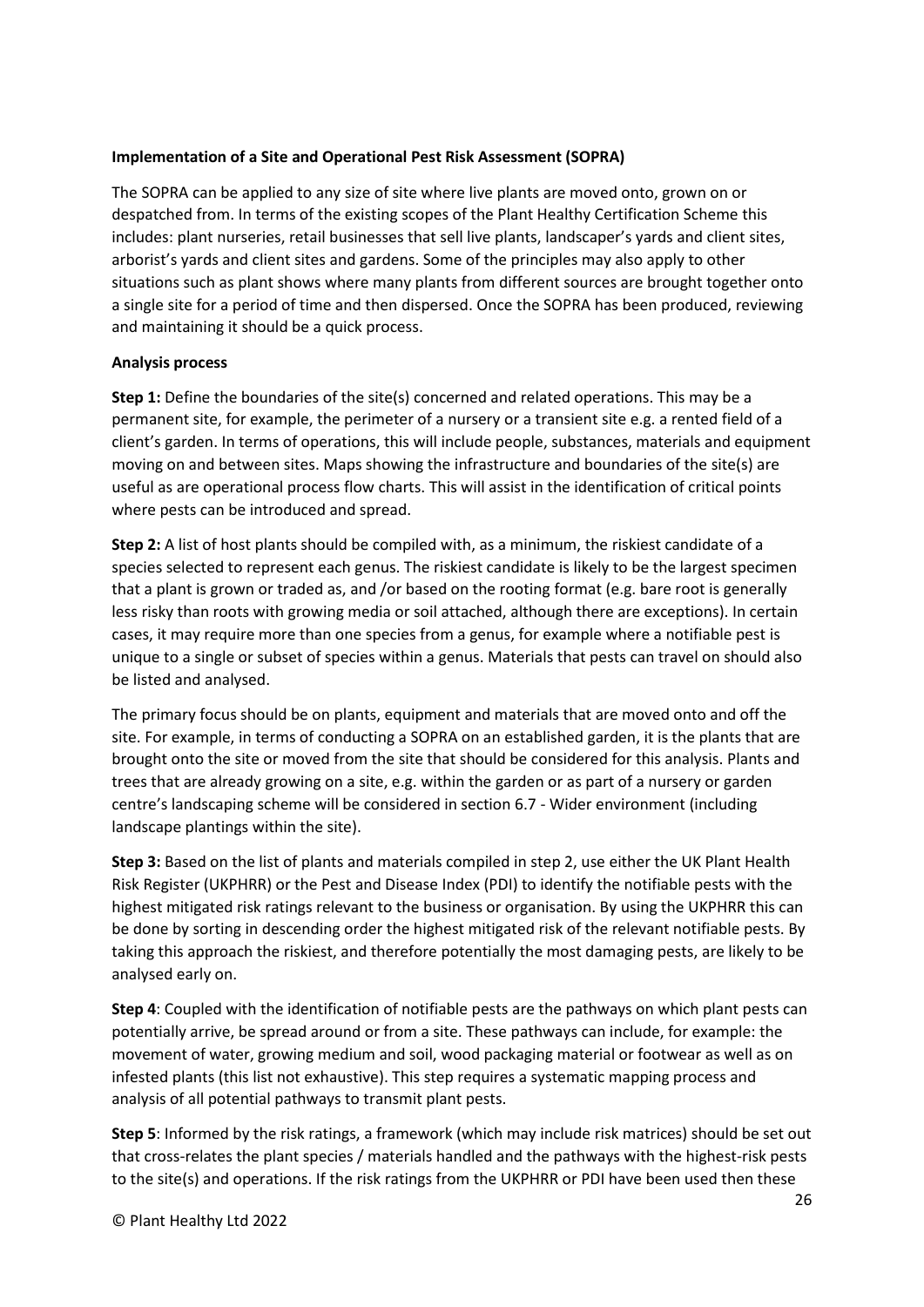should be adjusted to consider the business or organisations unique situation. That is, if a particular host plant is grown in large quantities then the risk rating for a pest may be increased as the impact on the site(s) and operations would be relatively higher. This step is key as it enables each pest risk to be understood and establishes the basis for what systems can effectively be implemented to protect the site(s) and operations.

**Step 6**: The pests and pathways are understood and associated risks categorised. The pest risk management phase involves identifying existing or putting additional control measures in place to minimise the risk to an appropriate level. The controls can be, for example, as simple as not sourcing high-risk plants from regions where a pest is present or quarantine areas and periods, depending on the life-cycle of the types of plant pests that have been identified.

**Step 7:** Assess and demonstrate (quantify and/or qualify) the effectiveness of the implemented control measures in minimising the risk of introducing or spreading plants pests.

**Step 8:** Based on the above steps, establish that an Appropriate Level of Protection for the site and related operations has been reached. The use of mitigated risk ratings (adjusted to the specific site and operations – see step 5) can be used to demonstrate that all risks have been minimised. This demonstrates that all of the controls implemented when combined lead to an Appropriate Level of Protection (ALOP) for the business or organisation's site(s) and related operations. Step 8 aims to ensure that with all factors and measures considered, a comprehensive approach is taken to reach ALOP.

**Step 9:** Check that the monitoring regime (PHMS section 8) is linked to the SOPRA. I.e. So that relevant staff know the symptoms of the notifiable pests that are in the analysis.



#### **SOPRA – Diagram of process flow**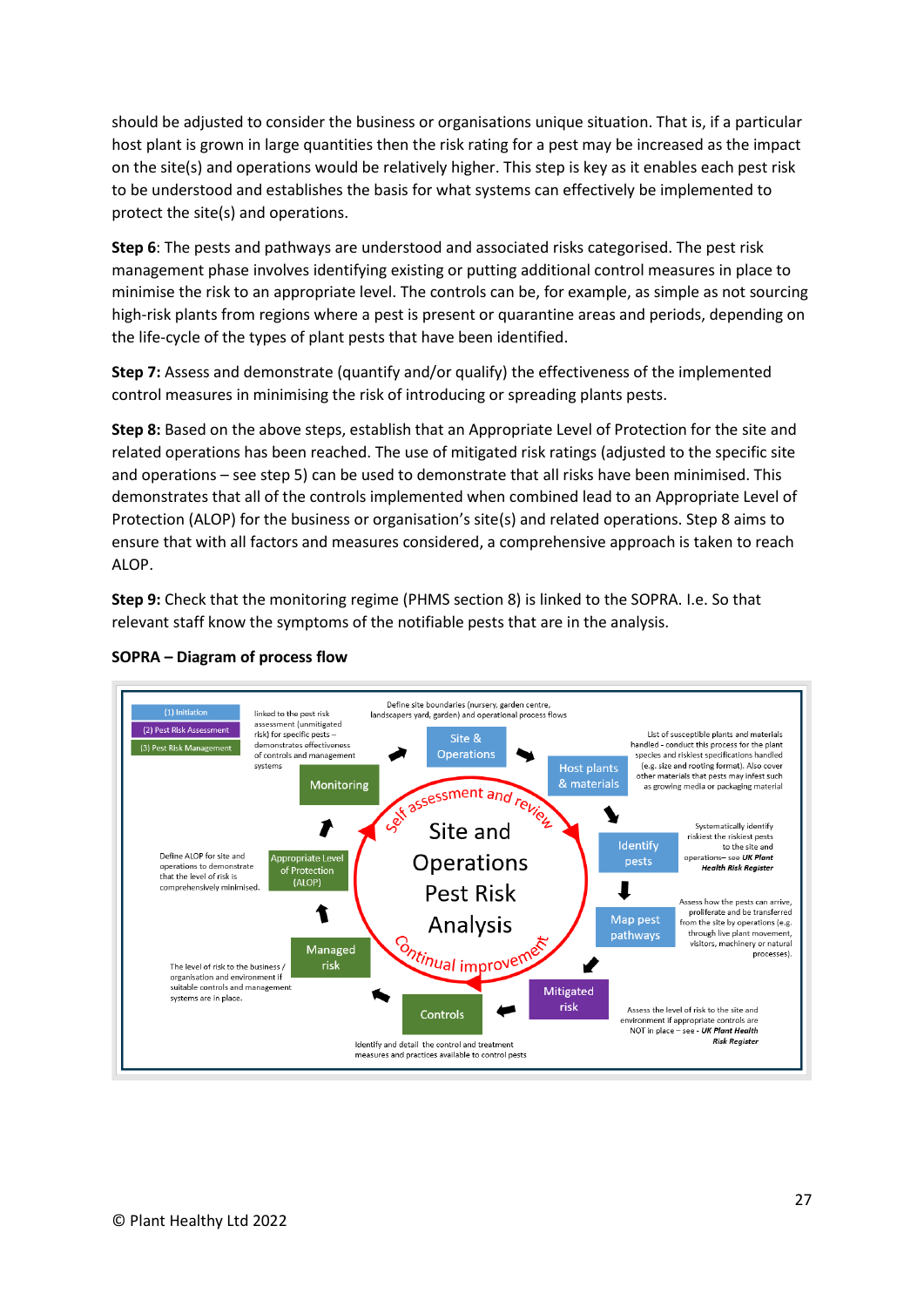#### **The use of risk assessment matrices in a SOPRA**

The process of a risk assessment is to examine the level of risk based on the data collection and the consequence of a biosecurity failure related to the specific pest pathway. One way of making this assessment is to use risk management matrices.

Examples of risk matrices are demonstrated below in Table 1 and Table 2.

*Table 1: Risk matrix - likelihood and consequences*

| Likelihood                                                     |        | Highly<br>Likely | Likely        | Unlikely      | Highly<br>Unlikely |
|----------------------------------------------------------------|--------|------------------|---------------|---------------|--------------------|
| Consequences/impacts of pest entry<br>establishment and spread | High   | <b>High</b>      | <b>High</b>   | <b>High</b>   | Medium             |
|                                                                | Medium | <b>High</b>      | <b>High</b>   | <b>Medium</b> | Low                |
|                                                                | Low    | <b>Medium</b>    | <b>Medium</b> | Low           | Low                |

#### *Table 2: Risk matrix - risk situation and level of risk*

| <b>Risk situation</b>                                                                                                                                                                                |     | Level of Risk |      |  |  |
|------------------------------------------------------------------------------------------------------------------------------------------------------------------------------------------------------|-----|---------------|------|--|--|
|                                                                                                                                                                                                      | Low | Medium        | High |  |  |
| Potential of a pest being introduced from geographical areas (national<br>and international). Awareness of location of suppliers and the pests<br>present in their locality.                         |     |               |      |  |  |
| Links in the supply chain $-$ understanding the stages of involved in plant<br>production, e.g. and the trade and movement of material and the number<br>of businesses involved in their production. |     |               |      |  |  |
| Have the plant health management procedures of your suppliers been<br>assessed?                                                                                                                      |     |               |      |  |  |
| Low = all suppliers can demonstrate an appropriate level of protection                                                                                                                               |     |               |      |  |  |
| Medium = some suppliers can demonstrate an appropriate level of<br>protection                                                                                                                        |     |               |      |  |  |
| High = No suppliers can demonstrate an appropriate level of protection                                                                                                                               |     |               |      |  |  |

The matrices are based on two criteria:

- 1. Likelihood: the probability of a risk
- 2. Consequences: the severity of the impact or the extent of damage caused by the risk

Using the first matrix as an example, based on the likelihood of the occurrence of the risk, the risk could be classified under one of four categories – highly likely, likely, unlikely, or highly unlikely. The consequences of a risk can again be ranked and classified into one of three categories, based on how severe the consequences could be.

Once the risks have been evaluated using the matrix, in cells corresponding to the appropriate likelihood and consequences, it becomes visibly clear as to which risks are high. Each of the risks placed in the table will fall under one of the categories, for which different colours have been used in the example above. Those in red are the most critical they are the most likely to occur and have the most severe consequences, and as such should receive higher priority, orange are medium and yellow lowest priority. This provides the basis for implementing controls that minimise all risks to an appropriate level.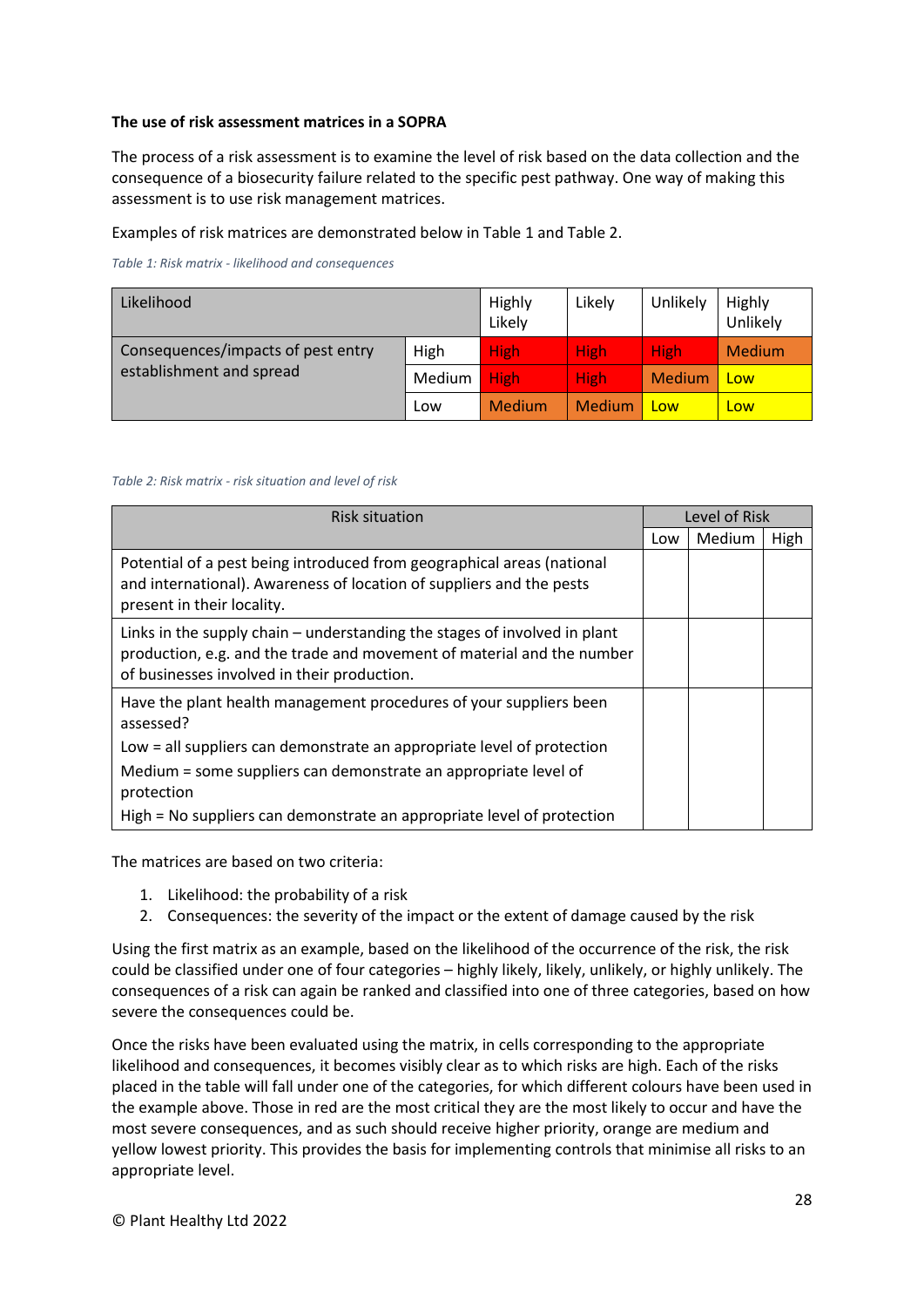Following the risk assessment, the next step in the SOPRA is to detail how the identified risks have been mitigated through controls.

The information produced can then be used to produce a full suite of risk assessments. The way in which they are integrated to demonstrate that ALOP has been comprehensively established for the site(s) and operations is based on adapting these matrices to individual situations.

## <span id="page-28-0"></span>Useful links

#### **Pest & Disease Index**

The PDI is 'host-driven' rather than 'pest-driven' so you can easily look at the commodities you trade in and the pests applicable to them, along with whether that pest is present in the UK, the most likely pathways of entry if it is not present, what special requirements in legislation are relevant to that pest, and what the mitigated and unmitigated risk rating of the pest is.

**<https://planthealthportal.defra.gov.uk/latest-news/pest-and-disease-index/>**

#### **UK Plant Health Risk Register**

The UK Plant Health Risk Register is a major step in implementing the recommendations of the independent Task Force on Tree Health and Plant Biosecurity. It is a tool for government, industry and stakeholders to prioritise action against pests and diseases which threaten our crops, trees, gardens and countryside. The Register is publicly available.

Plant pests not yet on the Risk Register may still be subject to plant health controls. The Plant Health Risk Register does not represent a comprehensive record of all pests of plant health concern, it is an evolving document to which more pests are being added every month.

#### [UK Plant Health Risk Register \(defra.gov.uk\)](https://planthealthportal.defra.gov.uk/pests-and-diseases/uk-plant-health-risk-register/)

**ISPM 5: Glossary of phytosanitary terms: International Standards for phytosanitary measures, FAO, International Plant Protection Convention, 2022**

**[https://assets.ippc.int/static/media/files/publication/en/2022/05/ISPM\\_05\\_2022\\_En\\_Glossary\\_2](https://assets.ippc.int/static/media/files/publication/en/2022/05/ISPM_05_2022_En_Glossary_2022-04-22_PostCPM-16InkAmdts_5fyy114.pdf) [022-04-22\\_PostCPM-16InkAmdts\\_5fyy114.pdf](https://assets.ippc.int/static/media/files/publication/en/2022/05/ISPM_05_2022_En_Glossary_2022-04-22_PostCPM-16InkAmdts_5fyy114.pdf)**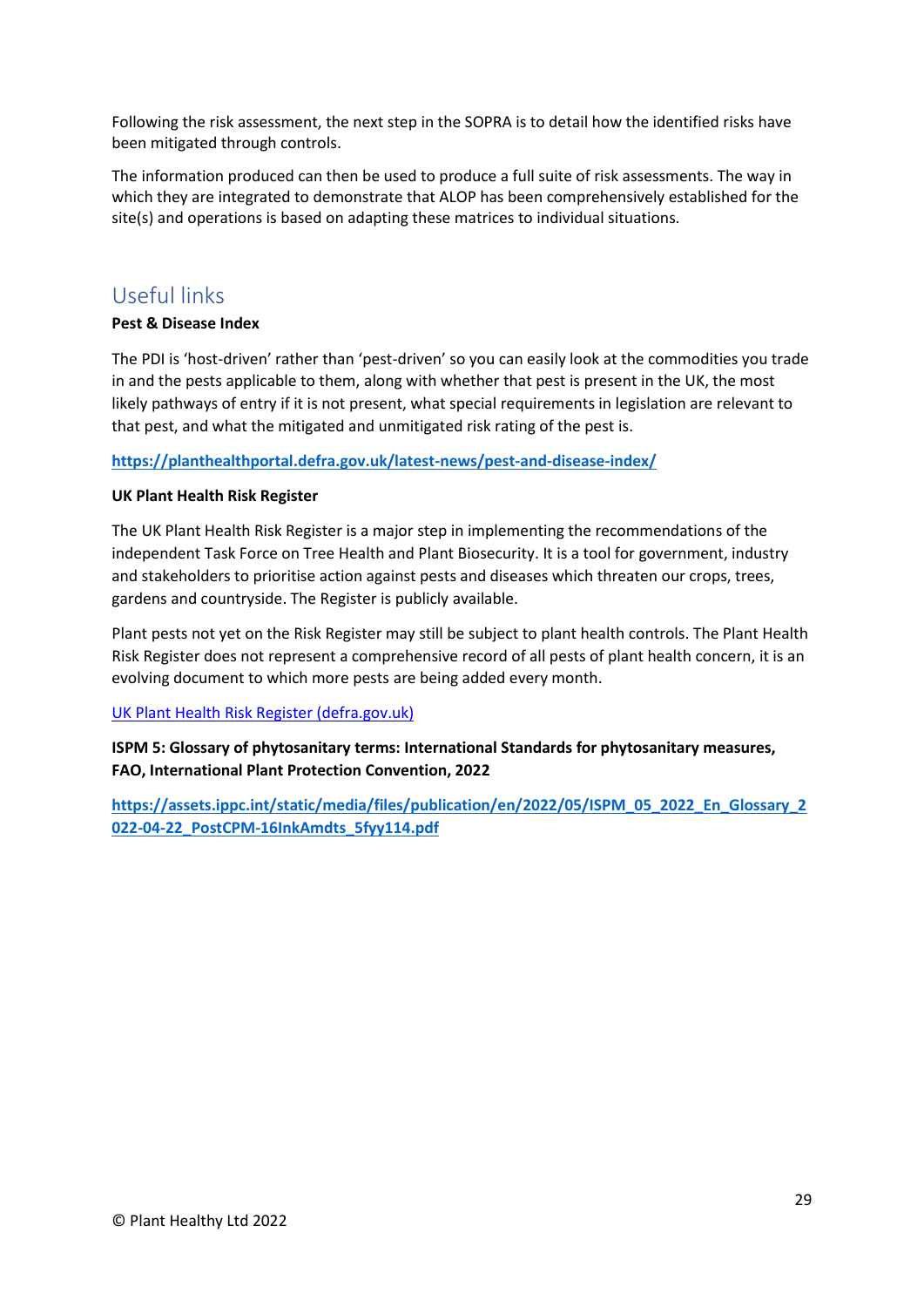# <span id="page-29-0"></span>Plant Healthy Certification Scheme Membership Rules

1. Introduction

The Plant Healthy Certification Scheme has been designed by members of the horticulture and forestry sectors and is owned by the Plant Health Alliance [Alliance].

The Scheme aims to set high standards of professionalism in the way in which certified businesses and organisations operate and through unbiased and effective evaluation by Certification Bodies to ensure that these standards are maintained.

The ultimate objective is to ensure that professional and amateur buyers of plants for planting have confidence in the biosecurity and health of the products and services procured from certified businesses and organisations.

- 2. Management of the Plant Healthy Certification Scheme
	- 2.1. The Scheme is owned by the Alliance and governed by the Alliance Steering Group and is managed by the Plant Healthy Certification Scheme Manager.
	- 2.2. The Alliance is responsible for overseeing the implementation of the Scheme, including setting and maintaining the Plant Health Management Standard, the Plant Healthy Certification Scheme Membership Rules and managing the promotion of the Scheme.
	- 2.3. The Alliance is responsible for appointing suitable Certification Bodies and reserves the right to sanction the Certification Bodies in evidence of non-compliant procedures.
	- 2.4. The management of the Alliance and meetings is set out in the Alliance's Terms of Reference which are available on the Plant Healthy website [here.](http://www.planthealthy.org.uk/)
- 3. The Plant Health Management Standard
	- 3.1. There is one Standard the Plant Health Management Standard covering a variety of sectors that grow, buy, sell and manage plants.
	- 3.2. Audits are carried out by Plant Healthy Certification Scheme appointed Certification Bodies.
	- 3.3. Certification against this Standard will give Plant Healthy Certification to a business or organisation.
	- 3.4. The Alliance, or a subgroup thereof, will review the Plant Health Management Standard and the Plant Healthy Certification Scheme Membership Rules every three years as a minimum. Revisions of the Standard and/or the Rules will be communicated to members and Certification Bodies with a minimum of three months' notice to allow for implementation of the changes. Extraordinary reviews may be carried out if a particular issue is brought to the attention of the Alliance.
- 4. Certification Options for businesses and organisations:

**Option A:** A business/organisation on a single site or across multiple sites where policies and/or procedures may differ across the sites. Every site under the scope for which certification is being sought will be audited by the CB.

**Option B:** A business/organisation across multiple sites, with central management where policies and/or procedures are replicated across the sites and all sites are audited/evaluated annually against the Plant Health Management Standard by an Internal Auditor. The square root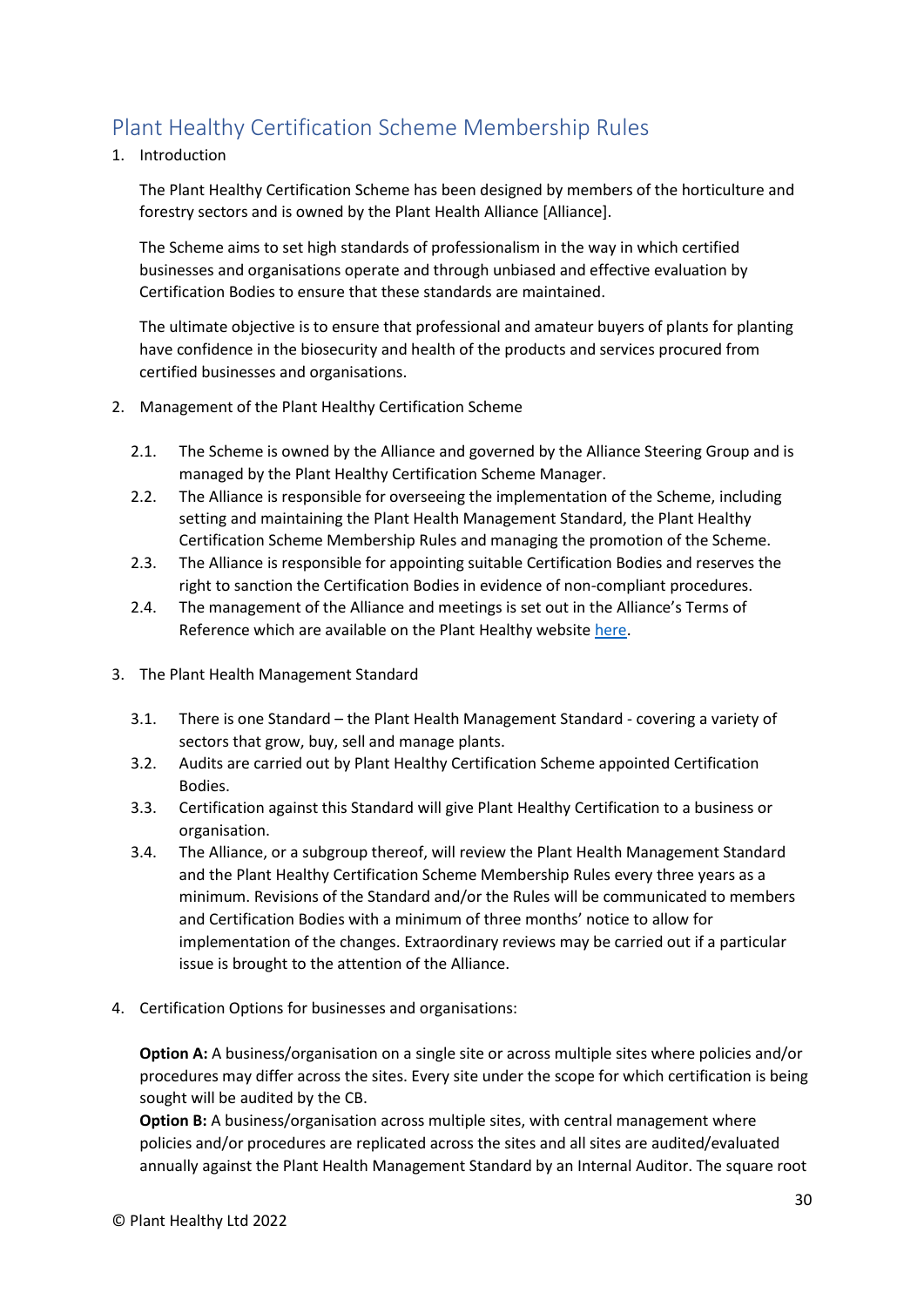of sites, including HQ and a review of all of the Internal Auditor's reports will be audited by the CB. These sites do not operate as separate legal entities.

**Option C:** A group of multiple organisations/businesses where all sites are audited annually against the Plant Health Management Standard by an Internal Auditor or Group Leader and the square root of sites, to include a representative sample of the sites, including a review of all of the Internal Auditor/Group Leader's reports are audited by the CB. These sites operate as separate entities.

- 5. General Membership Information
	- 5.1. The Scheme is open to:
		- Plant Nurseries
		- Garden centres
		- Retailers of plants for planting
		- **Landscapers**
		- Arborists
		- Gardens (public and private)

Other sectors can be added to this list on approval by the Alliance

- 5.2. All sites under the scope for which certification is being sought must meet the Plant Health Management Standard and be audited as such.
- 5.3. Those who wish to join the Plant Healthy Certification Scheme must:
	- 5.3.1.Agree to meet the requirements set out in the Plant Health Management Standard.
	- 5.3.2.Agree to abide by these Scheme Membership Rules.
	- 5.3.3.Prepare appropriate documentation, operating procedures and records as required by the Standard.
	- 5.3.4.Allow the auditors access to the nursery / field / packhouse / factory / retail area / garden / operational sites (as appropriate) and relevant documentation.
	- 5.3.5.Agree to pay audit and certification costs, where appropriate, and travel expenses to the appointed Certification Body. An initial and subsequent annual membership fee to the Alliance will be collected by the CBs on the Alliance's behalf. These fees will be passed to the Alliance.
	- 5.3.6.Agree only to use the Plant Healthy Individual Certification Mark on their advertising material or stationery, only when they are fully certified against the Standard. Use of the Individual Certification Mark must be in accordance with section 8.0. below and the Plant Healthy Visual Guidelines.
- 5.4. The membership fee is due for payment each year on renewal. If payment has not been received within 60 days of the application/renewal date, the Alliance reserves the right to terminate membership and the Certification Body will withdraw certification.
- 5.5. Certification procedures for new members will not commence until the initial membership fee is paid, and for existing members new certificates will not be issued until the annual membership fee is received.
- 5.6. If a member's certified business goes into liquidation, membership is immediately void.
- 5.7. If a member's certified business is amalgamated or a major re-structuring occurs a new application to join the Plant Healthy Certification Scheme may be needed.
- 5.8. The Certification Body must be notified as soon as possible of any new permanent or rented sites taken on by a certified business or organisation that fall under the same scope as the certified sites.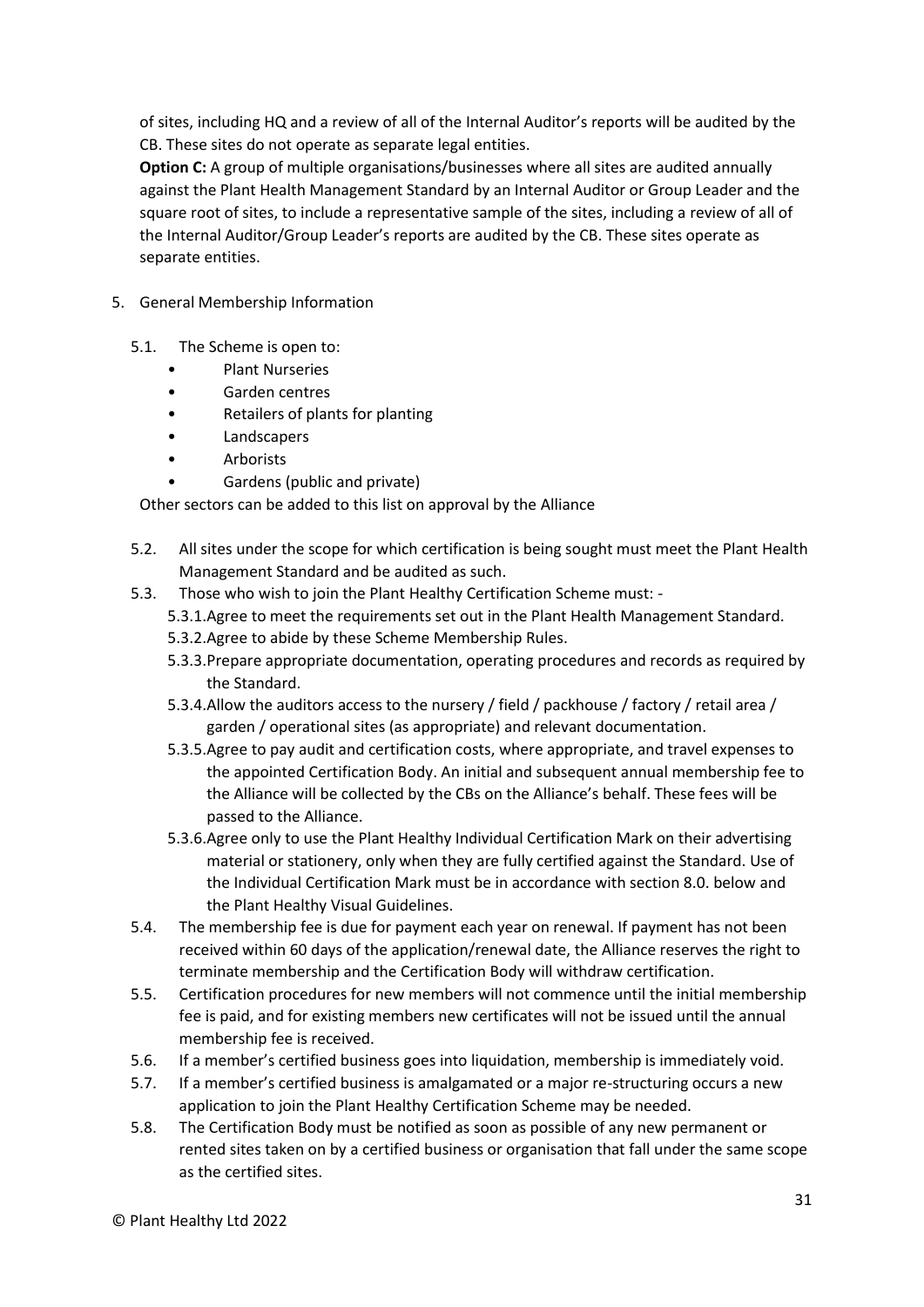- 5.9. Where a new site is acquired by an existing member, or members, and is to be operated as a business or company, which is separate from businesses already certified, then this must be clearly stated. Such separate businesses must apply for membership in their own right.
- 5.10. A list of certified members will be continually updated and available on the Plant Healthy [website.](http://www.planthealthy.org.uk/)
- 5.11. To maintain Certification, a member must undertake an audit within the annual audit window (7.8). The Certification Body will advise a member in which month their next audit is due.
- 5.12. On becoming certified, a member will be issued with a unique Plant Healthy Certification Scheme certificate number. This number will be allocated by the Alliance and issued to the member by the Certification Body.
- 5.13. The Certification Body will issue the Plant Healthy Certification Scheme certificates.
- 6. Audit Procedures
	- 6.1. The Scheme requirements will be as set out in the Plant Health Management Standard and will be maintained at the same level, unless specific changes are agreed by the Alliance and communicated to all members before any such changes are implemented.
	- 6.2. Audits will be undertaken by Plant Healthy Certification Scheme appointed Certification Bodies.
	- 6.3. A minor non-conformance occurs when a Standard requirement is not met, but without any major consequences. It is a deficiency that will not result in the failure of, nor seriously weaken, the Plant Healthy certification. The plant health / biosecurity system is not impacted to the extent that it reduces its ability to assure controlled processes and therefore the business or organisation meet the requirements of the Plant Healthy Certification Scheme.
	- 6.4. A major non-conformance is when there is an absence or total breakdown in the system to meet the Plant Health Management Standard requirements. Essentially, it is a deficiency that will seriously impair the effectiveness of the plant health / biosecurity management system.
	- 6.5. If any minor non-conformances are found during an audit the auditor sets out a reasonable deadline for corrective measures of no more than 60 days for the initial audit and 28 days for subsequent audits.
	- 6.6. When major non-conformances have occurred the certification body will suspend the certificate and may order a completely new audit to be conducted after the defects have been corrected. If the major non-conformances are of a severe nature that risks purpose of the Certification Scheme then the CB has the right to refuse to award a certificate or to re-audit a business or organisation. This will be with the agreement of the Governing Body.
		- 6.6.1.Members have 60 days to rectify major non-conformances before certification is withdrawn.
	- 6.7. For initial audits only, rectification of all non-conformances must be completed within 60 days.
	- 6.8. If the auditor assesses that an additional visit is required to close out any nonconformance(s) then this will be outlined by the Certification Body. The CB, on verifying evidence of non-conformance rectification, can also request an additional verification visit, if deemed necessary. An additional re-audit fee will be charged.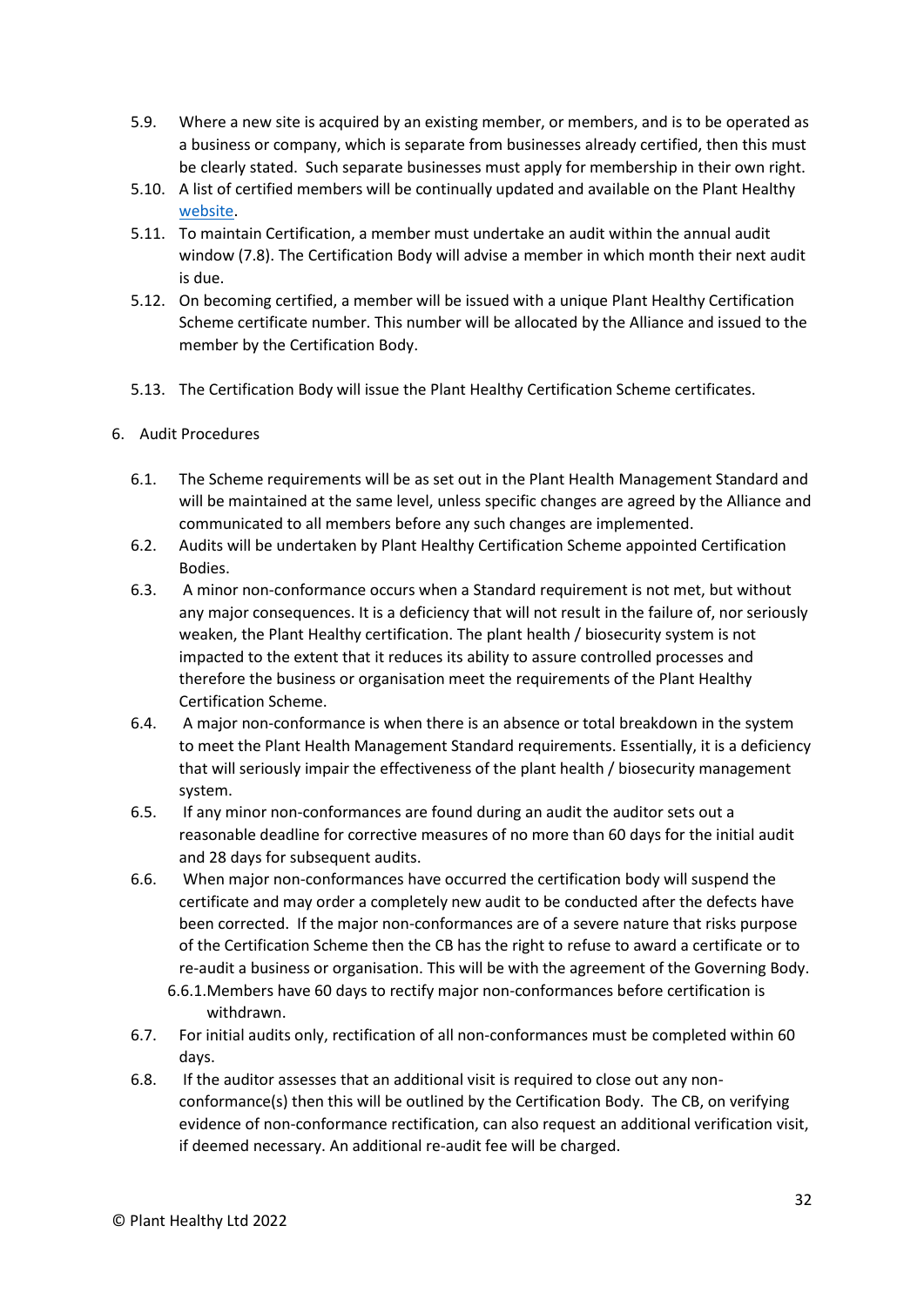- 6.9. All corrections and corrective actions will be assessed; with clarification provided to show whether the action(s) taken and evidence provided is sufficient to close the nonconformance. Evidence of the resolution of non-conformances can be provided in the form of documentary evidence and / or photographic evidence and / or video or live video conference call as appropriate. This evidence will be sent directly to the auditor or directly to the CB as determined by the CB.
- 6.10. Current members failing to adequately correct non-conformances within 28 days will have their certificates suspended and their certification status updated to 'suspended' on the membership directory. Following suspension of the certificate, non-conformances must be rectified within 60 days or certification will be withdrawn. The Scheme management will be informed who will withdraw membership to the Scheme and remove the member from the membership directory. The member will need to re-join the Scheme and have a new audit to re-gain certification.
- 6.11. Where a certified business takes on a new site, a spot check may be necessary to ensure the Plant Health Management Standard is being adhered to. The same requirements will apply to rented sites, with the exception of specific factors beyond the control of the certified grower e.g. weed control in areas adjacent to the glasshouses.
- 6.12. Short term rented sites (including transient sites), defined as rented for periods shorter than 6 months, will be audited by the auditors but only if the site is in use on the date of the audit. The business or organisation being audited is required to provide auditors and the Certification Body with details of any rented sites and spot checks may be required to ensure the Plant Health Management Standard is being adhered to.
- 6.13. The Certificate issued by the Certification Body will clearly state the scope(s) that have been audited as part of the Plant Healthy Certification Scheme. All sites under the certified scope must have been audited by the CB (or in the case of Option B or C, a sample thereof).
- 6.14. The Certificate issued by the Certification Body will be valid for twelve months, from the date of the certification decision, which will be stated on the Certificate. The "valid from" date for subsequent certificates issued will always revert to the "valid from" date in the original certificate, except when the certification decision is made after the expiration of the previous certificate. In this case the "valid from" date must coincide with the date of certification decision. The subsequent audit should be carried out a minimum of once per audit window. The audit window is defined as plus/minus 4 months from the certification renewal date. Therefore, the subsequent audit can be carried out at any time during an "audit window" that extends over a period of 8 months: from 4 months before the original expiry date of the certificate and, up to 4 months after the original expiry date of the certificate. If the audit is carried out in the 4 months after the original expiry date of the certificate, an extension of the certificate must first be approved by the CB in accordance with clause 7.15 below. There must be a minimum period of 6 months between 2 audits for recertification.
- 6.15. The validity may be extended beyond the 12 months (for a maximum period of 4 months) only under the conditions detailed below and must be recorded in the audit report. The member must apply in writing to the Certification Body for an extension. The Certification Body may refer the decision to the Alliance. Here are the only reasons that are considered to be valid:
	- The Certification Body wants to schedule the audit after the certificate has expired in order to observe a certain part of the production process, because it has not been seen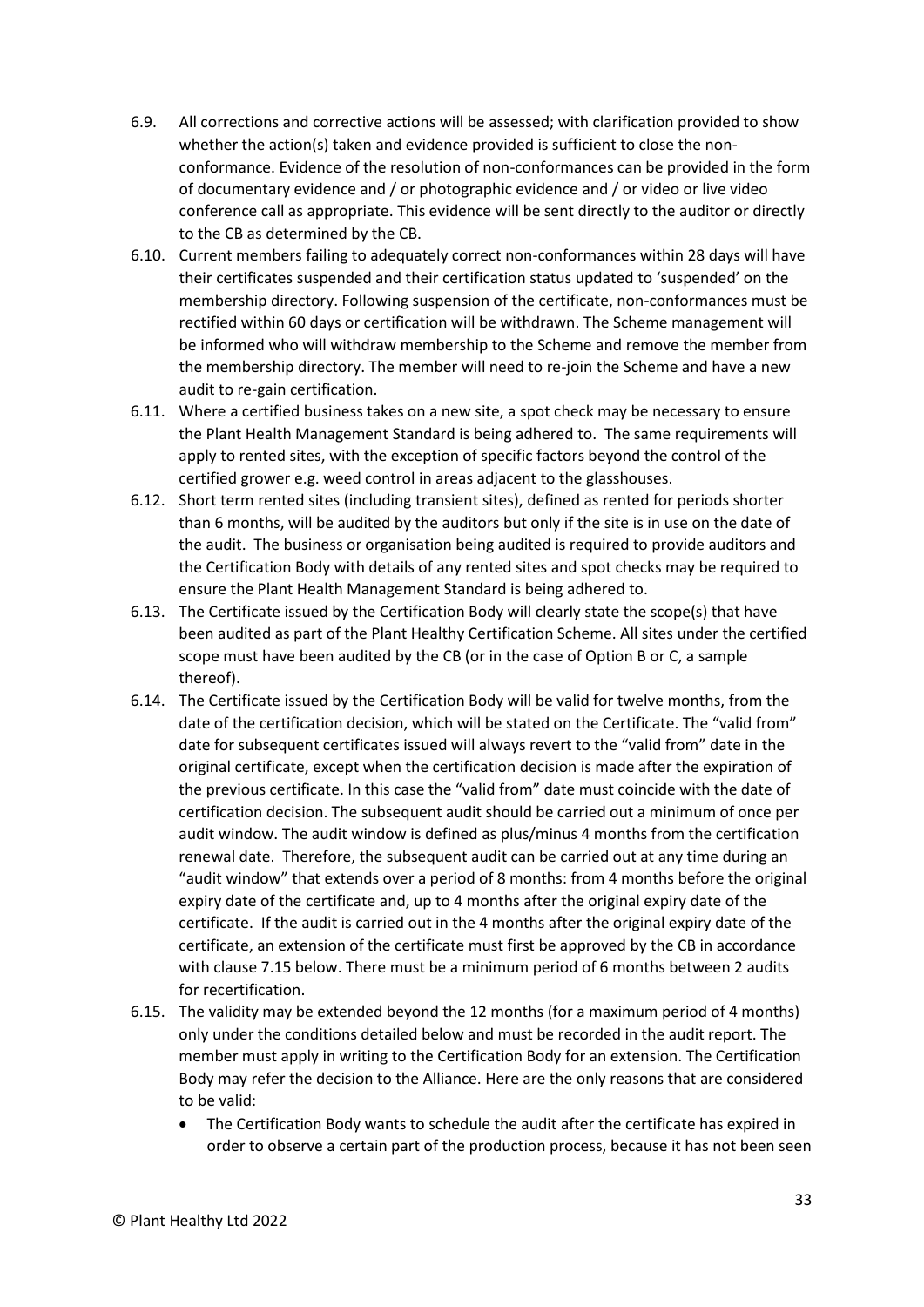in the previous audit, because it is considered to be a high-risk process in terms of product safety or to be able to see a newly added product or process.

- The Certification Body needs to be able to extend some certificates because of unforeseen resource restraints.
- The Certification Body was not able to conduct the audit, and / or the member was not able to receive the Certification Body audit due to circumstances beyond its control (force majeure) e.g.: natural disaster, political instability in the region, epidemic or unavailability of the member due to medical reasons.
- 6.16. The granting of a Certificate is conditional on compliance by the Plant Healthy Certification Scheme member with all applicable requirements set out in the Plant Health Management Standard and these Scheme Membership Rules.
- 6.17. The Certification Body must be informed of product withdrawals or recalls that relate to notifiable plant pests and diseases, which may result in re-inspection or suspension of certification. In the case of suspension of certification, the Alliance will be informed.
- 6.18. Unannounced audits or spot checks may be carried out by the Certification Body at any time. The Certification Body will inform the certificate holder in advance of the intended visit. This notification will not normally exceed 48 hours. If in an exceptional case where it is impossible for the certificate holder to accept the proposed date (due to medical or other justifiable reasons), the certificate holder will receive one more chance to be informed of an unannounced audit or spot checks. The certificate holder shall receive a written warning if the first proposed date has not been accepted. The producer will receive another 48-hour notification of a visit. If the visit cannot take place because of non-justifiable reasons, a suspension of the certificate will be issued. Any nonconformances raised during the audit will need to be corrected as per the requirements in 7.3-7.10. A certificate will not be re-issued following an unannounced audit.
- 6.19. Legislation overrides the Plant Health Management Standard requirements where relevant legislation is more demanding. Where there is no legislation (or legislation is not so strict), Plant Health Management Standard requirements provides a minimum acceptable level of compliance. The audit carried out by the Plant Healthy Certification Scheme's appointed Certification Body is not replacing the responsibilities of public compliance agencies to enforce legislation.
- 7. Use of the Plant Healthy Logo and Certification Mark
	- 7.1. The Plant Healthy logo owned by Plant Healthy Ltd is protected by trademark and registered with the Intellectual Property Office. Its use is strictly limited to preserve the integrity of the Plant Healthy brand and the values it enshrines.
	- 7.2. The logo can only be used by Alliance members, certified businesses and certification bodies to promote the Plant Healthy Certification Scheme in accordance with the Plant Healthy Visual Guidelines.
	- 7.3. Any Asset toolkit(s) provided from time to time by the Plant Health Alliance may only be used by members of the Alliance and/or certified businesses/organisations. Assets provided as part of the Asset Toolkit must only be used to promote the Plant Healthy Certification Scheme and must not be used to imply a business/organisation is certified.
	- 7.4. The Individual Certification Mark is made up of the Plant Healthy logo combined with the certification number of the business. The Plant Healthy Individual Certification Mark can only be used by certified businesses/organisations to promote the certified nature of their business once the certificate has been issued by the Certification Body.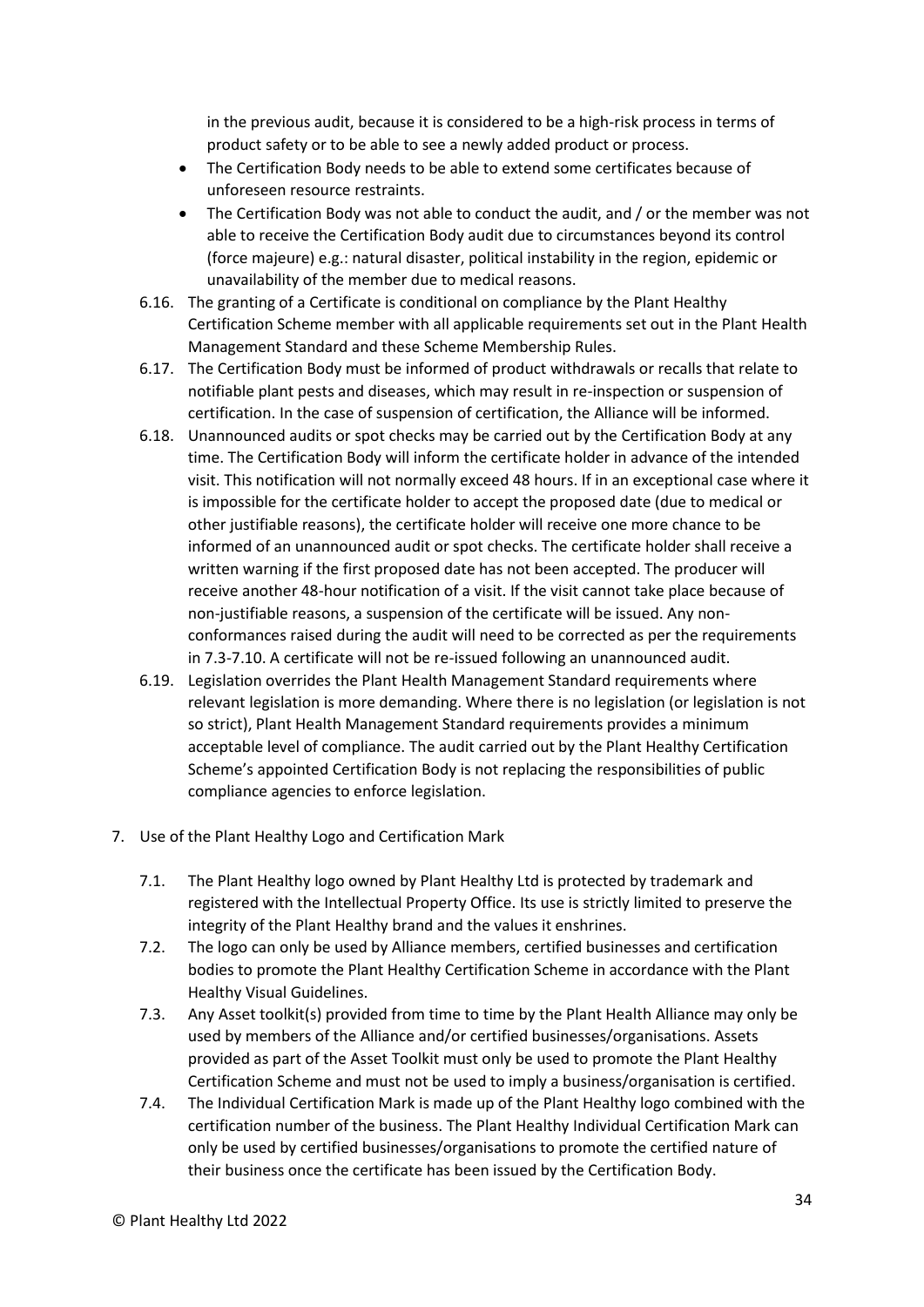- 7.5. Certificate holders have the right to use the Plant Healthy Individual Certification Mark upon and for the duration of their certificate. Certificate holders obtain no property in the Plant Healthy Certification Mark.
- 7.6. If a certificate is withdrawn, the Individual Certification Mark and any references to the Plant Healthy Certification Scheme must be removed from all association with the business until such time as the business regains certification.
- 7.7. The Individual Certification Mark can only be used in association with the scope(s) of the business/organisation that are certified.
- 7.8. The Individual Certification Mark can only be used on point-of-sale material (posters, banners etc.), marketing and communications paraphernalia e.g. websites, letterhead or email footers, identifying that that business/organisation meets the Plant Health Management Standard.
- 7.9. No variation of the Plant Healthy logo or Certification Mark can be used on product or on its packaging or appear to imply that a product meets the Plant Health Management Standard.

#### 8. Complaints

- 8.1. The responsibility for complying with the requirements of the Plant Healthy Certification Scheme as defined in the Scheme Rules and in the Plant Health Management Standard and for complying with statutory requirements rests with the certificate holder and, therefore, any complaint about a product or system arising from possible infringements of the law shall be dealt with by the certificate holder concerned. Complaints of this nature coming directly to the Alliance will be referred to the certificate holder for appropriate corrective action to be taken. The Certification Body shall be informed of the complaint and will take appropriate action.
- 8.2. Where objective evidence indicates that a certified business/organisation has misused (fraudulently or otherwise) the Plant Healthy Certification Mark or Plant Healthy logo, certification will be withdrawn and the member will not be considered for recertification for a period of 12 months. In such cases a new audit will be required to re-gain certification.
- 8.3. Any complaints or appeals against the Certification Body will follow the Certification Body's own complaints and appeals procedure. Information of these procedures is available from the Certification Body. The resulting action may affect the certification status of the member. In case the Certification Body does not respond adequately, the complaint can be addressed to the Alliance.
- 8.4. Any complaint against the Plant Healthy Certification Scheme management, or against a member or associate of the Alliance should be sent in writing with full details of the complaint and any accompanying documents in confidence to the Chair of the Alliance.
	- 8.4.1.The Chair shall carry out such investigation as they deem necessary to obtain as much relevant information as possible about the complaint.
	- 8.4.2.If the Chair is of the opinion that they can reach a settlement between the parties, then reasonable endeavours shall be used to deal with the complaint as soon as reasonably practicable after the complaint has been received by the Chair of the Alliance.
	- 8.4.3.If the complaint is one of substance, or it is not possible for the Chair of the Alliance to reach settlement between the parties, they shall report the complaint to the Alliance,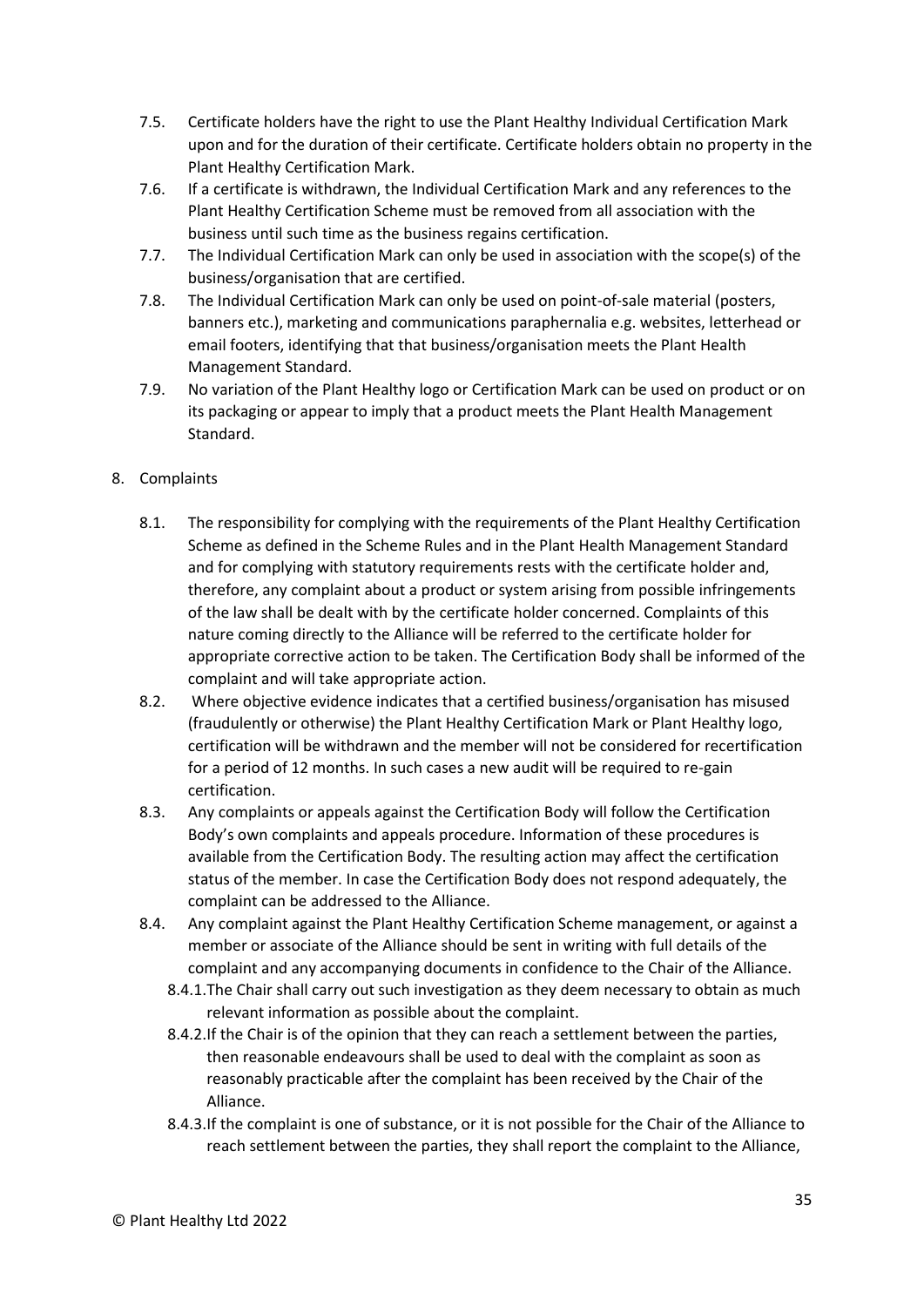who may in their discretion either refer the matter to a disciplinary sub-committee for their recommendations or deal with the matter themselves.

- 8.4.4.The person or persons to whom the complaint relates shall in every case be called upon for an explanation and shall have the opportunity for their defence to be heard, which may be verbal or written, or both.
- 8.4.5.In the event that:
	- 8.4.5.1. The person or persons to whom the complaint relates fail to attend a meeting to allow them to be heard in their defence; or
	- 8.4.5.2. The person or persons to whom the complaint relates gives no explanation about the complaint; or
	- 8.4.5.3. The Alliance are of the opinion that the complaint is established and that it be expedient to impose a sanction, the person or persons may be removed from their post as part of the Plant Healthy Certification Scheme or in their post as a member or associate of the Alliance until such time as the Alliance consider that they may be reinstated.
	- 8.4.5.4. Alternatively, in an appropriate case, the Alliance may decide to refuse to accept any further subscriptions from the Alliance member concerned and therefore their Alliance membership will thereupon lapse.
- 9. Privacy Policy
	- 9.1. The Alliance or designated member of the Alliance Steering Group (hereinafter referred to as 'We', "Our" and "Us") is committed to protecting and respecting Plant Healthy Certification Scheme members' privacy. This policy sets out the basis on which any personal data that Plant Healthy Certification Scheme collects from Scheme members, or that Scheme members provide to Plant Healthy Certification Scheme, will be processed by Plant Health Certification Scheme. For the purpose of the Data Protection Act 1998 ("the Act"), and for the purpose of the General Data Protection Regulations ("GDPR") the Alliance or designated Alliance member are the data controller. The Plant Health Alliance Privacy Policy can be found at: [www.planthealthy.org.uk/privacy-policy](http://www.planthealthy.org.uk/privacy-policy)
	- 9.2. Plant Healthy Certification Scheme may collect and process the following data about you either directly or via the CBs:
		- Information that you provide on the Plant Healthy website www.planthealthy.org.uk. This includes information provided at the time of registering to use our site or requesting further services. We may also ask you for information if you report a problem to us.
		- If you contact us (including but not limited to contact by telephone, letter or email) we may keep a record of that correspondence.
		- We may also ask you to complete surveys that we use for research purposes, although you do not have to respond to them.
		- Details of your visits to our website and the resources that you access.
		- A list of certified businesses and organisations will be detailed on the Plant Healthy website.
	- 9.3. Unfortunately, the transmission of information via the internet is not completely secure. Although we will do our best to protect your personal data, we cannot guarantee the security of your data; any transmission is at your own risk. Once we have received your information, we will use strict procedures and security features to try to prevent unauthorised access.